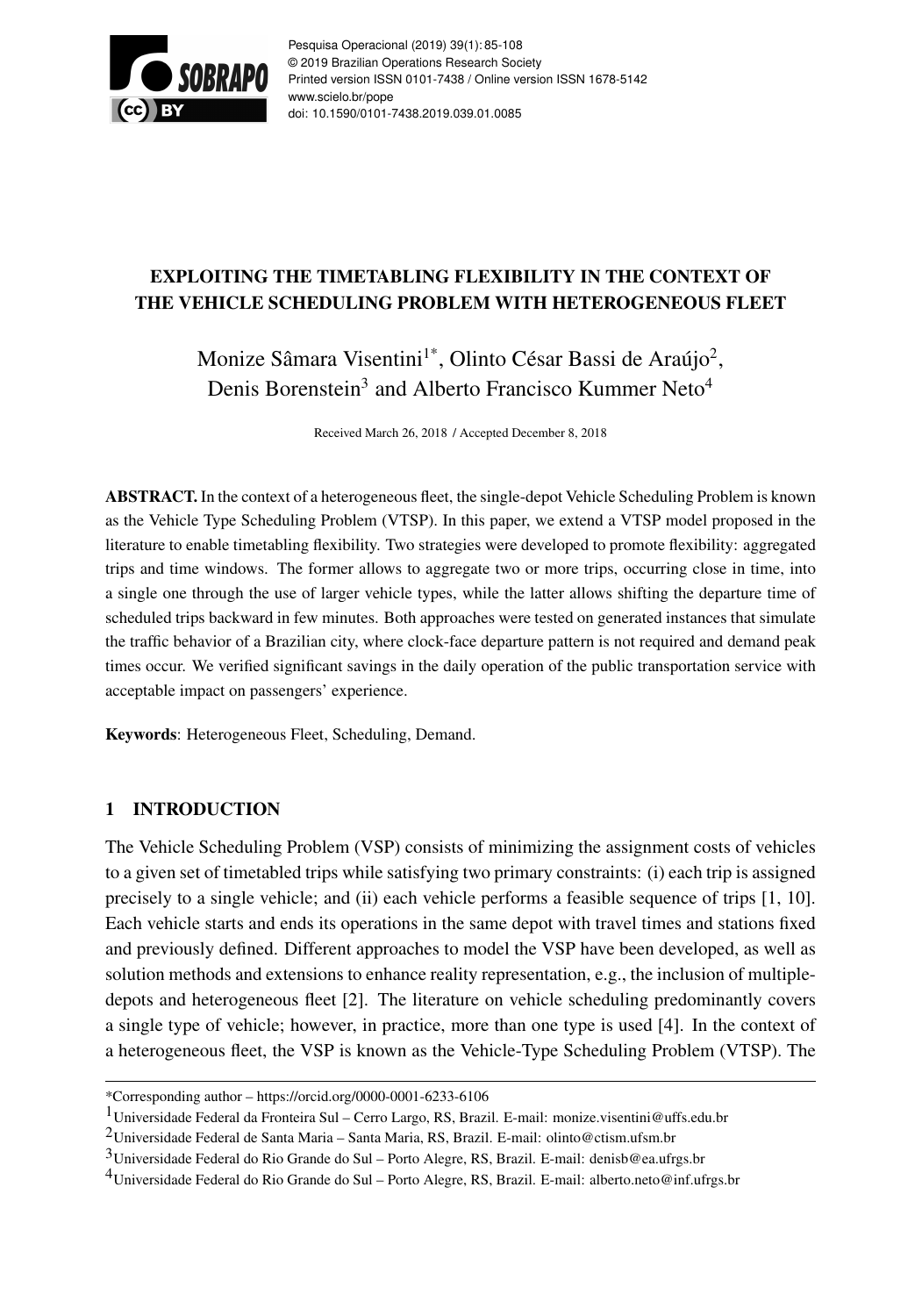latter, when compared with the VSP, increases the degrees of freedom for planning decisions and therefore, the problem complexity.

The management of heterogeneous vehicle fleet is a common practice in public transportation and is present in most cities around the world. As an example, [28] showed that transit agencies from a hundred cities in the US, Canada, and Puerto Rico have a heterogeneous fleet and, at least, half have articulated buses. By that time, New York City was shown to possess the largest heterogeneous fleet with 4,344 buses in total, 3,704 them with more than 35 feet of length and 640 are articulated. A different study [18] claimed that in Austria 52.50% of the buses are articulated, while in Belgium this figure is 12.10%. In São Paulo, Brazil, the fleet is composed of seven types, characterized by different vehicles capacities as stated in [8].

The heterogeneous fleet is even more striking in urban public transportation systems such as those in Brazil, where bus timetables are not clock-face and there are demand peak times during a day. In this configuration, it is often necessary to schedule several vehicles with few minutes of difference, and it is not uncommon passengers go to the bus stop in order to pick up any bus within a time window, not a specific one. This scenario is the main motivation of this work because if we consider heterogeneous fleet, it is possible to aggregate two or more trips close in time through the use of a larger vehicle and, considering irregular headways, it is also possible to shift the departure time of trips in few minutes forward or backward. Both approaches have little or no impact on the perception of the quality of the service provided from the user's perspective and reduce operating costs, as well as congestion and pollution.

Important to note that scheduling of heterogeneous fleet is not only closely linked to the economic interest of management companies, but it also impacts on passengers' experience and traffic conditions of urban regions as a whole. For example, the employment of one articulated bus could meet the demand of two consecutive trips that are close in time, each one made by smaller buses, keeping service level to passengers untouched. Therefore, a timetable can be changed through the allocation of different bus types, observing frequency and vehicles' capacity. The optimal solution of the corresponding VTSP tends to maximize the system's gains, resulting in a reduction of the total number of scheduled vehicles.

Although there are models in the literature that addresses the cost minimization of vehicle scheduling by modifying the timetable [13, 17, 19], the research is scant on approaches that focus on both heterogeneous fleet and demand of service trips. Furthermore, the majority of the developed approaches have difficulties to solve very large instances, or its implementation is beyond the technical capabilities of private transport operators. Both factors restrict their application to real-world public transportations system.

[16] point out that the level of service (captured by the timetabling) and the operating costs (regarding vehicle usage) are relevant in the management of the transport system because a high level of service guarantees a social benefit and saving on costs is necessary to have a profitable system. From this perspective this paper aims to exploit timetabling flexibility in the VTSP, evaluating its benefits towards minimizing the total costs involved. To promote timetabling flexi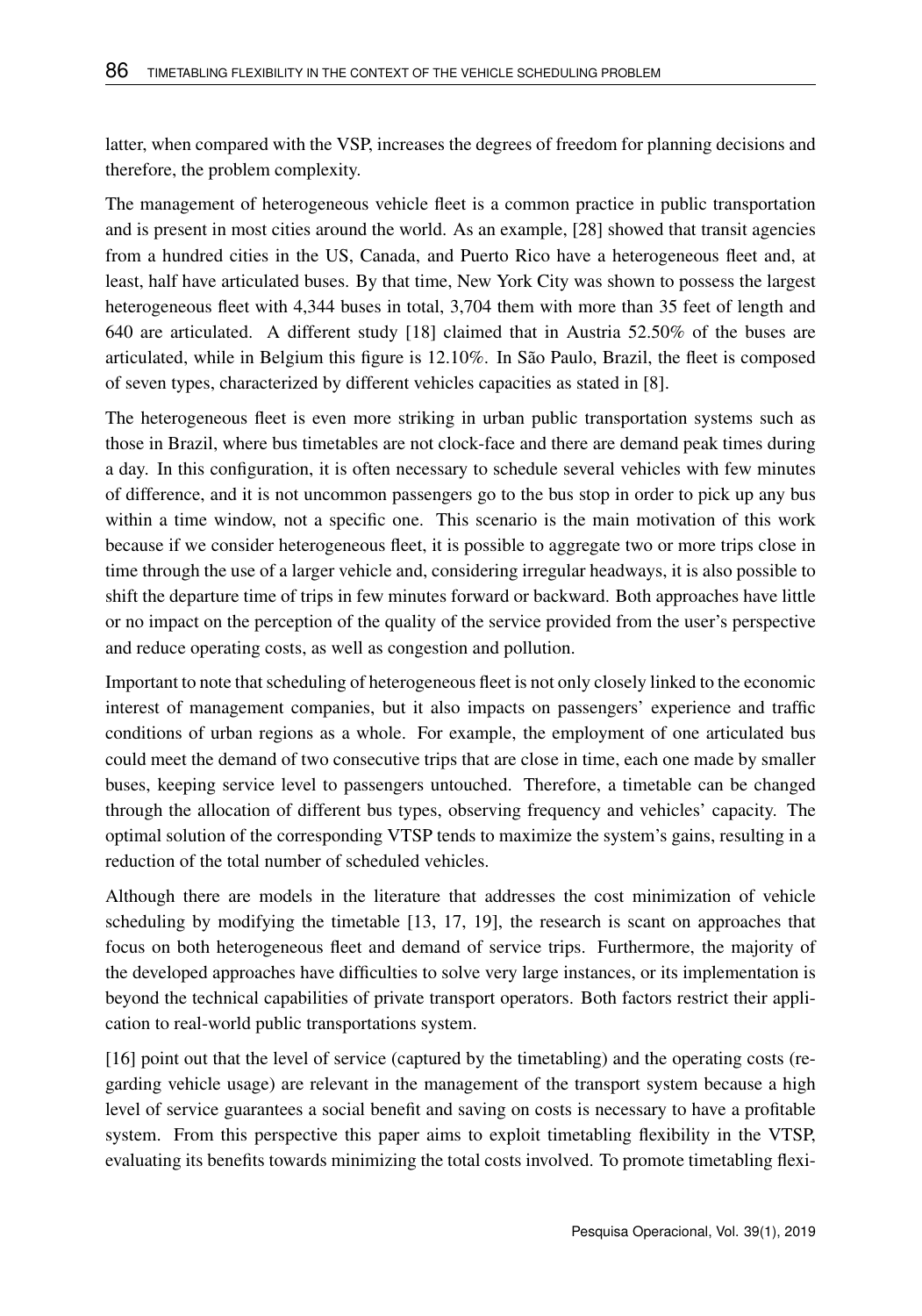bility two strategies were considered: aggregated trips and time windows (TW). The first strategy enables the aggregation of two or more trips closes in time, allowing redistribution of their demands to reduce the total number of scheduled vehicles through the use of larger vehicle types. The second strategy adds time windows, which allows shifting the departure time of scheduled trips backward in a few minutes. To this end, we extend a VTSP formulation and include these strategies as constraints, developing an integer linear programming formulations for the VTSP, based on [31]. The input for the developed models is a timetable, the estimation of passenger peak demand of each timetabled trip, and a time window parameter. We tested our approaches on generated instances that simulate the traffic behavior of a Brazilian city. In these instances irregular headways and demand peak-time are considered.

Our approach was designed to be used by a service provider to strategic planning, e.g., the definition of fleet size considering several peak demand scenarios. It can also be used for tactical planning, e.g., to define an off-line vehicle scheduling and a timetabling for daily or weekly frequencies. Further, the results obtained in both planning can be employed by the service provider towards the negotiation of lower cost timetabling with the regulating authorities. Since the level of service and the operating costs are naturally in conflict [16], our model takes into account the trade-off between these criteria by optimizing the timetabling and vehicle scheduling. Thus, development of this study makes relevant the extent to which public transport not only can improve the quality of life of urban dwellers, providing adequate mobility, but also contributes to the solution of urban problems such as noise, congestion, lack of public spaces, pollution, etc [25].

The significant contributions of this paper are the following: (i) VTSP modeling with timetabling flexibility, using the demand as a parameter, an attribute largely overlooked in vehicle scheduling literature; and (ii) a simple and efficient TW implementation which demands small modifications of the underlying network structure.

The paper is organized as follows. A brief review of the literature is presented in Section 2. In Section 3, we introduce our modeling approaches. Following, we describe the configuration of our experiments and computational results for the generated instances in Sections 4 and 5, respectively. Finally, we present the conclusion of the paper with final remarks and suggestions for further researches in Section 6.

# 2 LITERATURE REVIEW

Although much attention has been paid to vehicle scheduling and timetabling of the bus-based public transportation literature, few papers addressed the problem of minimizing the scheduled vehicle costs by modifying the timetable [12, 9, 16, 15]. Approaches that simultaneously handle these two critical phases of the transit system planning can lead to efficient solutions, mainly in the presence of heterogeneous fleet [31].

Especially relevant to our work is the paper of [20], in which the authors presented an ILP model applying TW to the multiple-depot VSP (MDVSP) to reduce the total amount of scheduled vehi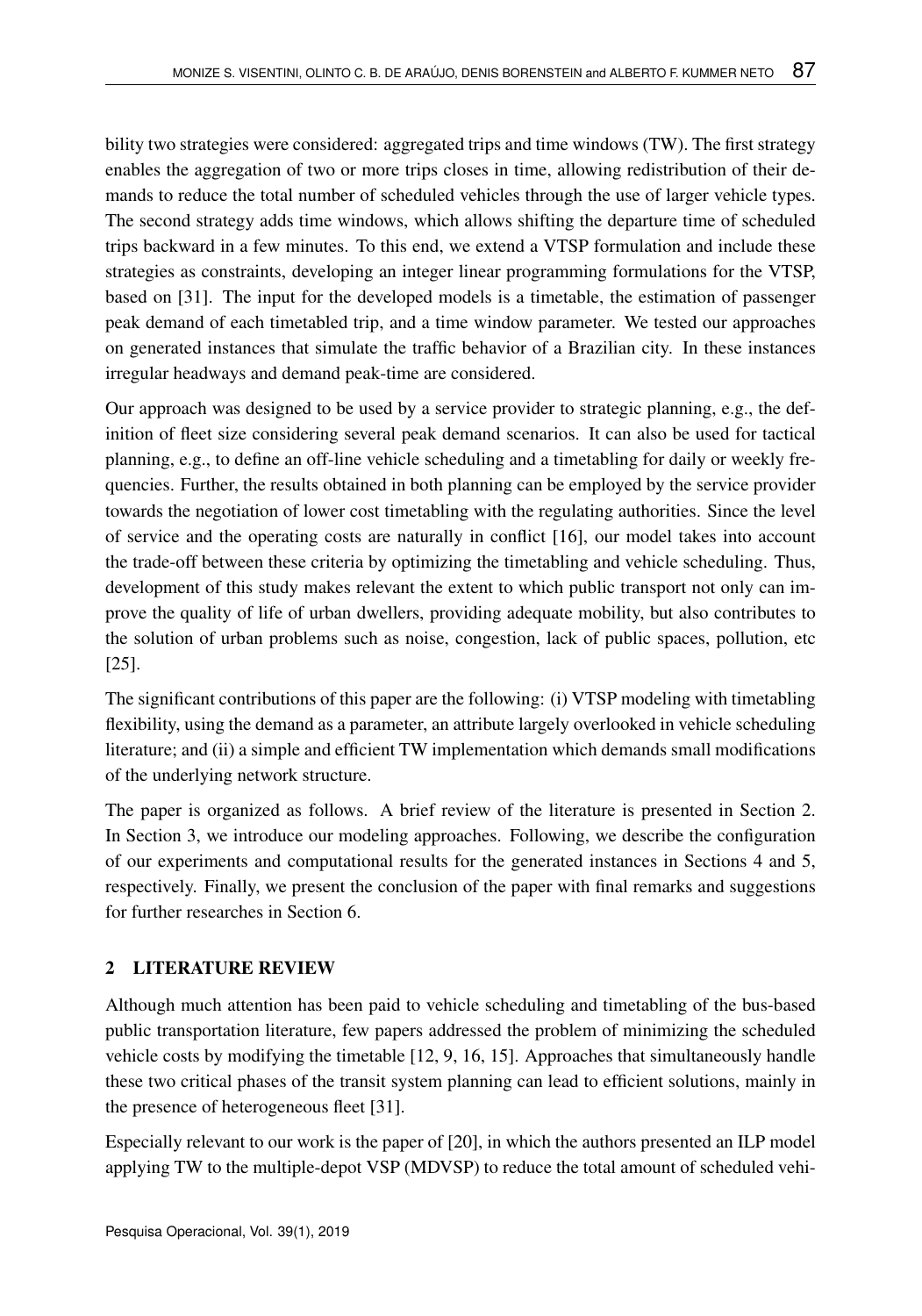cles. The shift of some timetabled trips few minutes backward or forwards introduces flexibility in the beginning or end of a trip. The authors implemented "shadow arcs" of the original service arcs, which leads to a substantial increase in the network size. In a later publication, [19] expanded their previous work integrating TWs to vehicle and crew scheduling problems. Due to network size and problem complexity, two heuristics were developed to determine a subset of critical trips and eliminate uninteresting shadow arcs, reducing the number of variables of model drastically. A combination of Lagrangian relaxation and column generation was employed to solve the integrated problem. Considering instances available in the literature, the authors reported savings in the number of vehicles and crew comparing with previously reported results [14, 30].

[31] employed a time-space network (TSN) to integrate the timetabling and the VTSP, solving the integrated problem by sequentially applying mathematical programming and metaheuristics. A solution of the VTSP model is provided as input to a simulated annealing algorithm, which promotes small changes in the timetable, shifting the departure time of trips in few minutes forward or backward for some randomly selected bus line. Their approach does not take into consideration the service level offered to passengers.

[4] integrated heterogeneous fleet and timetable using the Deficit-Function Theory (DFT). The problem was formulated as a cost-flow network problem, aiming to reduce the number of scheduled vehicles to a particular timetable. A heuristic incorporating DFT components was developed and tested with two small examples. Recently, [5] developed a multi-objective methodology to create bus schedules using vehicles of several sizes, with the following simultaneous objectives: minimize both the waiting time of passengers on stations and the difference between the number of expected and observed passengers in each timetabled trip. However, their methodology has the drawback of being applied to only individual bus lines since they did not address interline vehicle scheduling.

[12] also considered the integrated problem of timetabling and vehicle scheduling towards minimizing passengers' total waiting time via transfer synchronization. They proposed an iterated local search heuristic to solve such a problem. Experiments were conducted in urban traffic of a region of France, composed of some cities and several villages. The study has been expanded in [13] introducing the additional objective of minimizing time spent on empty trips. Their proposed heuristics were also applied to change the timetable according to a vehicle schedule solution. Such an integrated approach resulted in a reduction of 17.15% of vehicles used when compared to the sequential approach. The authors solved the integrated problem in the context of the unconstrained capacity homogeneous fleet.

[27] introduced the simultaneous vehicle scheduling and passenger service problem that seeks to optimize, simultaneously, the passenger's service level, and operating costs. The problem was modeled as an ILP model and solved using large neighborhood search. Although this study presents a very interesting formulation, the required data for the transfer stations are so intensive that it is difficult to apply for transit systems predominantly based on buses, as the case of Brazil. [16] developed a bi-objective formulation to integrate timetabling and vehicle scheduling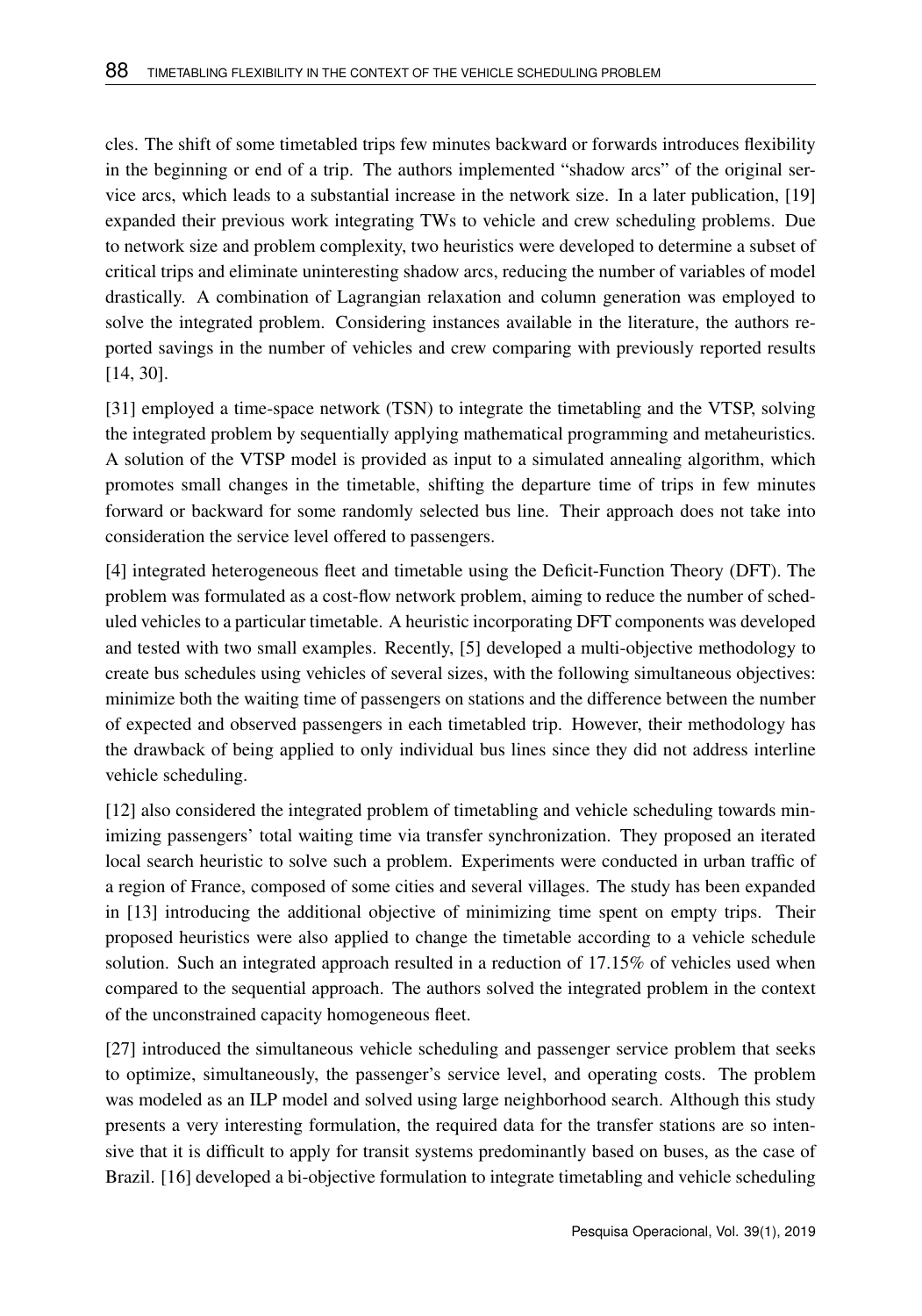problems towards analyzing the trade-off between operating costs and level of service of transit systems. Solutions were provided for instances inspired in the transit network of Monterrey, Mexico, with up 50 lines and five synchronization nodes. Despite the solution method captures the multi-criteria aspects and heterogeneity of the urban transit networks planning, the capacity of the vehicles are not considered in the presented formulations.

[29] presented a vehicle routing with time windows based formulation for the integrated timetabling and VSP with balanced departure times, considering homogeneous fleet. Due to the complexity of the formulation, the authors developed a hybrid metaheuristic framework, decomposing the problem into scheduling and a balancing component. The authors applied their approach in two lines with higher trip frequency and three lines with lower trip frequency in a rural public transport network in Germany. Given the high CPU times spent to solve these small problems, it is unclear whether if the developed method can be directly applied to more generic real-world instances, which can involve thousands of trips and hundreds of vehicles. [23] and [24] integrated passengers into the problem of integrating VSP and timetabling. However, to cope with the problem complexity introduced extreme assumptions, such as the nonexistence of deadheads, restricting their application to handle real-world problems.

More recently, [7] solved the MDVSP with trip shifting, in which the overall quality of the timetabling is controlled using the following criteria: the number of shifted trips, the headway between the consecutive trips of a line, and the quality of some passenger connections. To solve the problem, the authors developed a two-phase heuristic. The first phase finds suitable vehicle schedules (using a column generation heuristic), while the second phase optimizes the schedules of the first phase to generate a timetabling. The authors considered a homogeneous fleet and did not consider the peak demand for each trip.

We can conclude that works on conceding flexibility to the VSP with multiple vehicle types are somewhat limited and that [31] presented a problem that is most similar to our study. However, our approach allows to exogenously control the level of service to passengers by limiting the maximum interval in which timetabled trips can be shifted. Further, our approach can be used more strategically to fleet redimensioning, in situations of demand volatility, as is the current case in Brazil [6], by considering the peak demand for each trip.

# 3 PROBLEM STATEMENT AND MODELING

The VTSP can be defined as follows. For a given set of trips from a predefined timetable, estimated peak passenger demand for each trip, travel times between all pairs of stations, and a set of vehicles of different types, find a feasible minimum-cost bus schedule, in which (i) each trip is assigned to a single vehicle; (ii) the capacity of each scheduled vehicle must not be exceeded the peak passenger demand of the assigned trip; and (iii) each scheduled vehicle performs a sequence of compatible trips  $[31]$ . Trips *i* and *j* are a compatible pair of trips if the same vehicle can reach the starting point of trip *j* after it finishes trip *i*.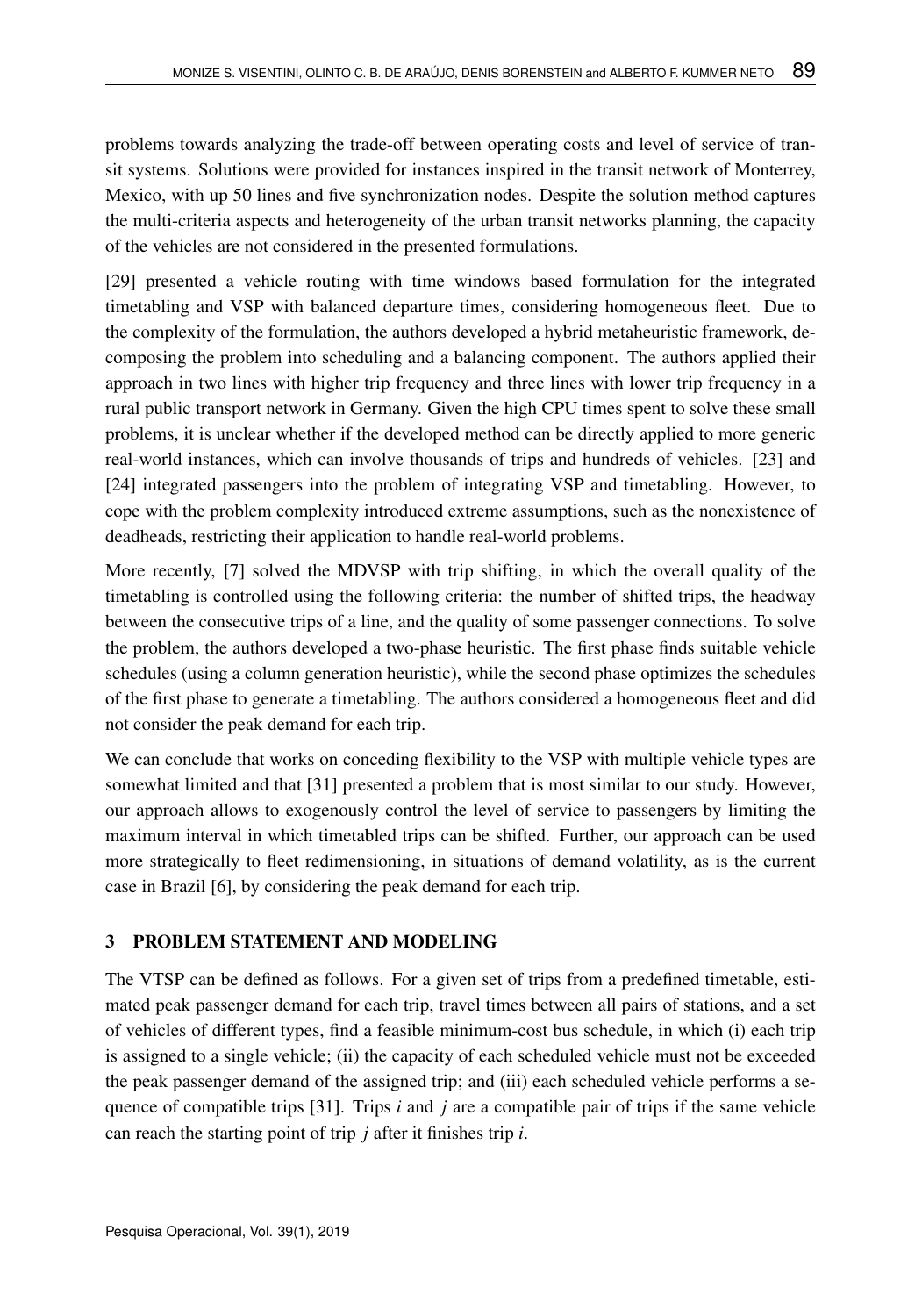In this section, we introduce a variant of the VTSP known as VTSP with Sequential Change of Timetabling, or simply VTSP-SCT, in which it is possible to introduce changes in a predefined timetabling. This variant enables two or more trips to be combined into a single trip, as long as the resulting peak demand be compatible with the capacity of some vehicle of the fleet.

Following [14], we assume that there is available information about possible scenarios to cope with the assumption that demand is known beforehand. For example, a holiday scenario will likely have different necessities than a regular working day; Thus the referring demands will also differ.

Regarding the VTSP-SCT, our objective is to minimize fixed and operating costs over an underlying feasible network, exploiting several scheduling possibilities for different vehicle types. An efficient network representation is needed to reach such an objective. Before describing the mathematical formulation for the problem, we first introduce the applied network model.

## 3.1 Underlying network

The TSN was firstly described for the vehicle scheduling problem in [21] and subsequently applied in [20], [22], [19], and [30]. Previously, the VSP was formulated using a connection network [3]. The TSN can be defined as a cyclic directed graph  $G = (N, A)$  where N is the set of nodes and *A* is the set of arcs. Each node  $n \in N$  represents a specific station *s* or the depot *d* at a particular time *t*. Let *S* be the set of stations and *T* the planning horizon, set *N* can be defined as  $N = \{(s,t) : s \in S \cup \{d\}, t \in T\}$ . Set *A* is composed of six subsets, *A* = *A*<sup>*se*</sup> ∪*A*<sup>*wait*</sup> ∪*A*<sup>*dh*</sup> ∪*A*<sup>*pout*</sup> ∪*A*<sup>*pin*</sup> ∪*A<sup><i>c*</sup>, defined as follows:

- $A^{se}$  is the set of service arcs that connect the corresponding departure and arrival nodes at the start and end locations of a timetabled trip. There is an exact correspondence for every timetabled trip to one service arc. Thus, each arc  $(i, j) \in A^{se}$  has a demand of  $P_{ij}$ passengers.
- *A wait* is the set of waiting arcs in which a vehicle is waiting at a station/depot before starting a new trip.
- $A^{dh}$  is the set of deadheading arcs which represents trips with no passengers between a compatible pair of service trips, specifically from the end node of the first arc to the start node of the second one.
- *A pout* is the set of pull-out arcs, expressing arcs departing from depot *d* to some station *s* ∈ *S*.
- $A^{pin}$  is the set of pull-in arcs, expressing arcs departing from some station  $s \in S$  to depot *d*.
- $\bullet$   $A^c$  is the set of circulation arcs, such that each arc connects the last node in the depot timeline to the first node in this timeline. As the TSN was designed to represent one working day, the amount of unit flows of circulation arc represents the total of scheduled vehicles.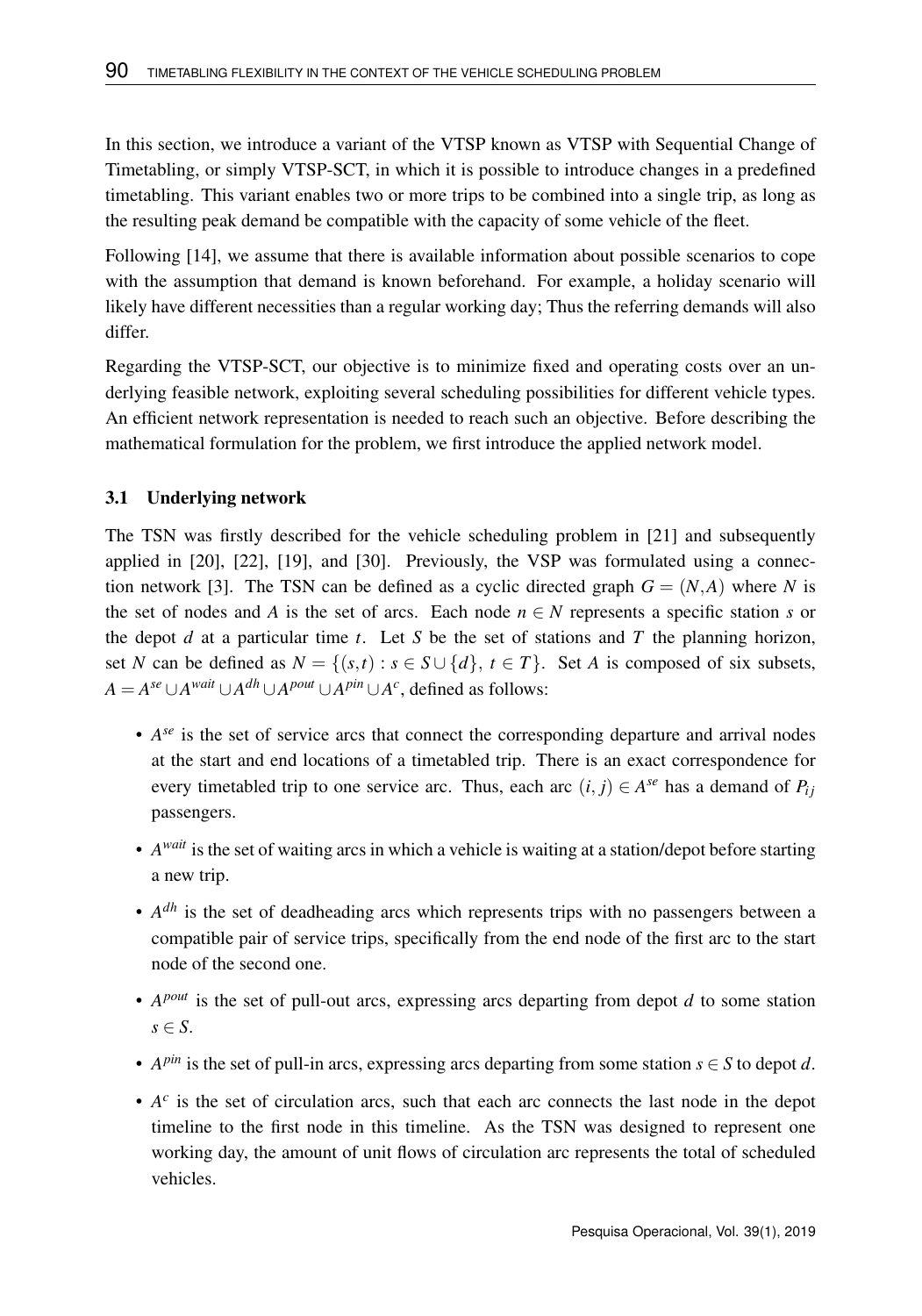Figure 1 depicts a TSN to one depot (*Depot*) and three stations (*A*, *B* and *C*). For a heterogeneous fleet, the network has a multi-layer structure, with one layer for each vehicle type. The service, deadhead, pull-in/out and circulation arcs denote the bus in movement while waiting arcs represent the bus stopped at a station or in the depot [30].



Figure 1 – Example of a time-space network to one depot and three stations

#### 3.2 Mathematical Formulation for the VTSP

The VTSP can be modeled as follows based on [31]. Let  $P_i$  be the demand for a service arc  $(i, j) \in A^{se}$  and let *F* be the set of vehicle types. Let  $p_f$  be the capacity of each vehicle type *f* ∈ *F* and *c*<sub>*i*</sub> *f* be the cost of vehicle type *f* ∈ *F* traveling arc  $(i, j)$  ∈ *A*. Introducing integer decision variable  $x_{i j f}$ , representing the flow of vehicle type  $f \in F$  in arc  $(i, j) \in A$ , the model is formalized as follows:

Model VTSP:

$$
\min \sum_{(i,j)\in A} \sum_{f\in F} c_{ijf} x_{ijf} \tag{1}
$$

s.t.  
\n
$$
\sum_{(i,j)\in A} x_{ijf} - \sum_{(j,l)\in A} x_{jlf} = 0 \qquad \forall j \in N, \forall f \in F
$$
\n(2)

$$
\sum_{f \in F: p_f \ge P_{ij}} x_{ijf} = 1 \qquad \forall (i, j) \in A^{se} \qquad (3)
$$

$$
x_{ijf} \in \mathbb{N} \qquad \qquad \forall (i,j) \in A, \forall f \in F \tag{4}
$$

The objective function (1) minimizes the total vehicle costs. Constraints (2) ensure the flow properties of the network. Constraints (3) assure that all service trips are operated precisely once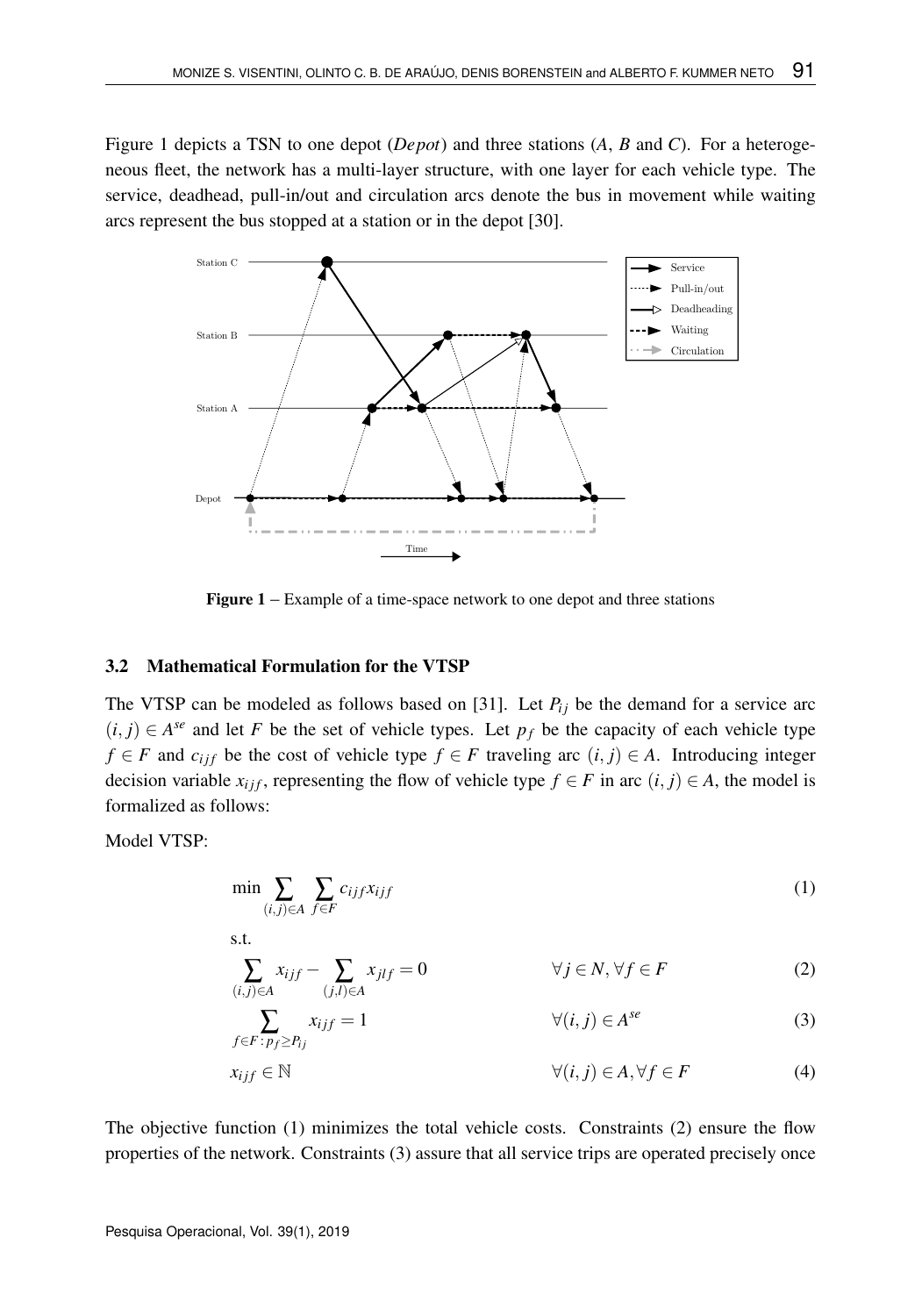for a single vehicle type with enough capacity to attend the trip demand. Constraints (4) define the domain of the decision variables.

The multilayer network used with the VTSP to consider different vehicle types cannot be decomposed to solve each layer independently. The VTSP can be described as a multi-commodity flow problem, analogously to the MDVSP, a well-known NP-hard problem [1]. As a result, the VTSP is also an NP-hard problem [31].

As the VTSP is challenging to solve, requiring a large number of decision variables to be modeled, [20] and [31] proposed preprocessing routines that conveniently decreases the number of deadheading arcs and depot nodes in the TSN, allowing to solve the problem using a standard MILP solver (see Section 5). For a detailed description of the TSN reduction procedures, please refer to the above-aforementioned papers.

## 3.3 Preprocessing and Mathematical Formulation for the VTSP-SCT

As introduced in Section 3, the VTSP-SCT enables timetabling flexibility by allowing the combination of two or more service trips with departure times within a predetermined interval. Algorithm 1 is used to detect possible trips to be grouped, composing time intervals  $k \in K$ . Each time interval  $k \in K$  has an associated set of arcs  $A_k^{se}$  which have the same departure and arrival stations. Furthermore, the most substantial difference between the start time of any pair of arcs in  $A_k^{se}$  is limited by a time parameter  $\Delta t$ . Sets  $A_k^{se}$ ,  $k \in K$ , are disjoint.

```
Algorithm 1 Generation of time intervals used in VTSP-SCT.
```

```
1: procedure GENERATESCT(A
se
, ∆t)
2: K \leftarrow \emptyset<br>3: k \leftarrow 03: k \leftarrow 0<br>4: A^{se} \leftarrow4: A^{se} \leftarrow sort trips of A^{se} by their start times
5: if ∆t > 0 then
6: for all s \in S do
7: for all w \in S do
8: for t \in T do
 9: A
                       s^e \leftarrow all arcs from A<sup>se</sup> departing from s to w with start time in [t, t + ∆t]
10: if |A_k^{se}| > 1 then
11: P_k \leftarrow \sum_{(i,j)\in A_k^{se}} P_{ij}12: K \leftarrow K \cup \{k\}13: A
                           A^{se} \leftarrow A^{se} \setminus A^{se}_k14: k \leftarrow k+115: end if
16: end for
17: end for
18: end for
19: end if
20: return (K, A_k^{se})21: end procedure
```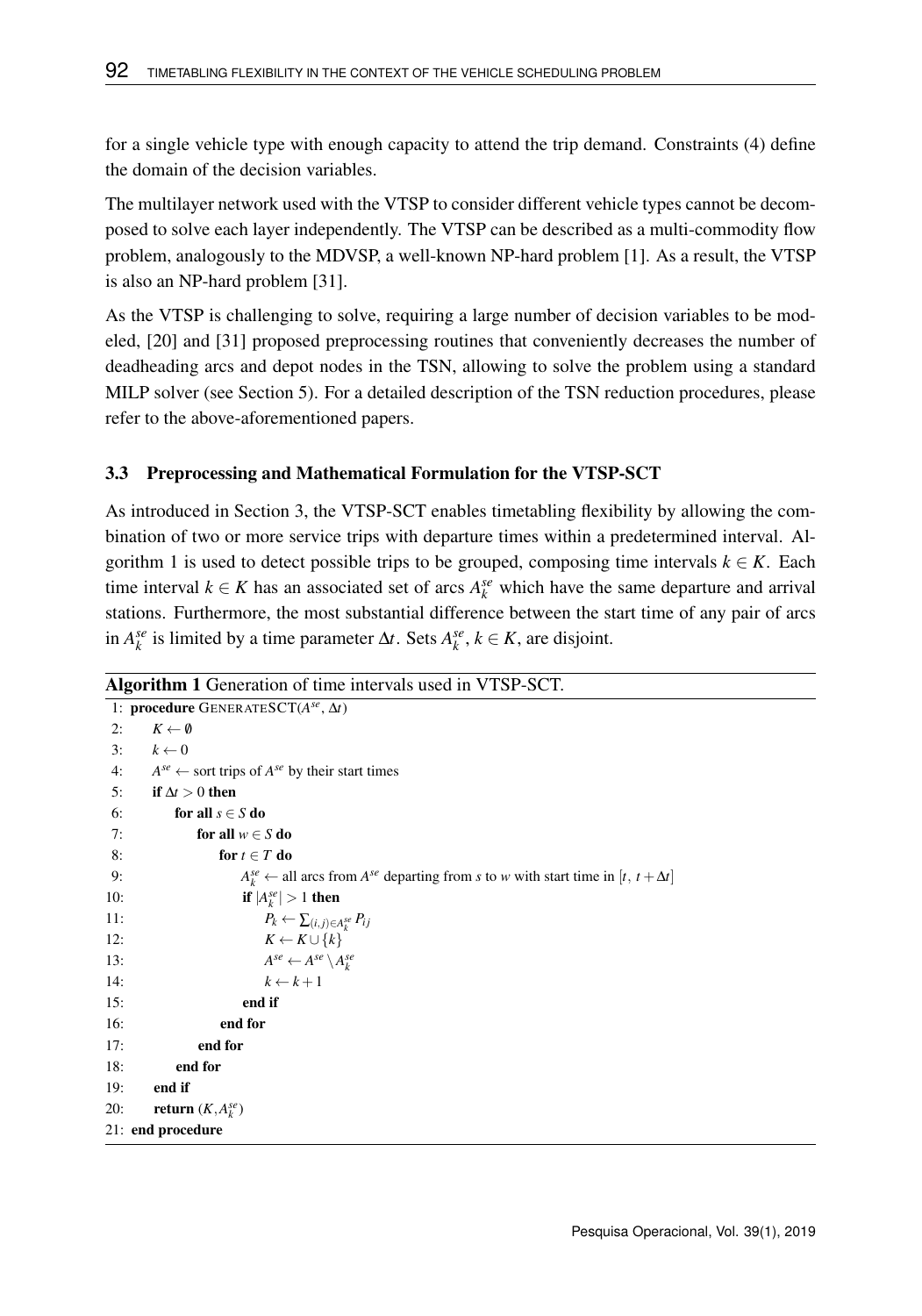The Algorithm 1 takes the set  $A^{se}$  and time parameter  $\Delta t$  as input. For each pair of departure and arrival stations  $s \in S$ ,  $w \in S$  and a time  $t \in T$ , the routine selects all arcs from  $A^{se} \setminus \bigcup_{k' \in K} A^{se}_{k'}$ which depart from *s* to *w* and have start time in  $[t, t + \Delta t]$ . This selection is further used to create set  $A_k^{se}$  of combinable arcs of time interval *k* subjected to demand parameter  $P_k$ . By its design, the routine outputs  $K = \emptyset$  to  $\Delta t = 0$ .

Introducing parameter  $P_k$  as the total demand of each time interval  $k \in K$ , the VTSP-SCT can be formulated as follows:

VTSP-SCT Model:

s.t.

$$
\min \sum_{(i,j)\in A} \sum_{f\in F} c_{ijf} x_{ijf} \tag{1}
$$

$$
\sum_{(i,j)\in A} x_{ijf} - \sum_{(j,l)\in A} x_{jlf} = 0 \qquad \forall j \in N, \forall f \in F
$$
 (2)

$$
\sum_{(i,j)\in A_k^{se}} \sum_{f\in F} p_f x_{ijf} \ge P_k \qquad \forall k \in K
$$
\n(5)

$$
\sum_{f \in F} x_{ijf} \le 1 \qquad \forall k \in K, \forall (i, j) \in A_k^{se} \tag{6}
$$

$$
\sum_{f \in F \,:\, p_f \ge P_{ij}} x_{ijf} = 1 \qquad \qquad \forall (i, j) \in A^{se} \setminus \bigcup_{k \in K} A_k^{se} \qquad \qquad (7)
$$

$$
x_{ijf} \in \mathbb{N} \qquad \qquad \forall (i,j) \in A, \forall f \in F \tag{4}
$$

This model has the same objective function (1) of the VTSP, and the same constraints (2) and (4) related to the conservation of flow and decision variables domain, respectively. Constraints (5) ensure that the combined capacity of vehicles that perform the service trips of time interval *k* met at least the total demand *P<sup>k</sup>* . Constraints (6) guarantee that each service arc belonging to any interval  $k \in K$  is operated at most once for a single vehicle type. These two last sets of constraints allow changes in the timetable. Constraints (7) assure that service trips that are not in any time interval  $k \in K$  are operated precisely once by a single vehicle type with enough capacity to attend the trip demand.

Since the number of vehicles which met the total demand  $P_k$  can be smaller than the number of service trips in the interval *k*, some unperformed arcs of  $A_k^{se}$  might be removed from the timetabling in the optimal solution, having their demand redistributed between the remaining arcs of the interval.

#### 3.4 Including TW constraints to the VTSP-SCT

We propose a new TW implementation in which TW arcs are generated similarly to waiting arcs, which ease its integration to the VTSP and the VTSP-SCT. In our approach, we extend the set of arcs of the underlying network [21] with the set of TW arcs,  $A = A \cup \{A_{tw}\}\$ . With a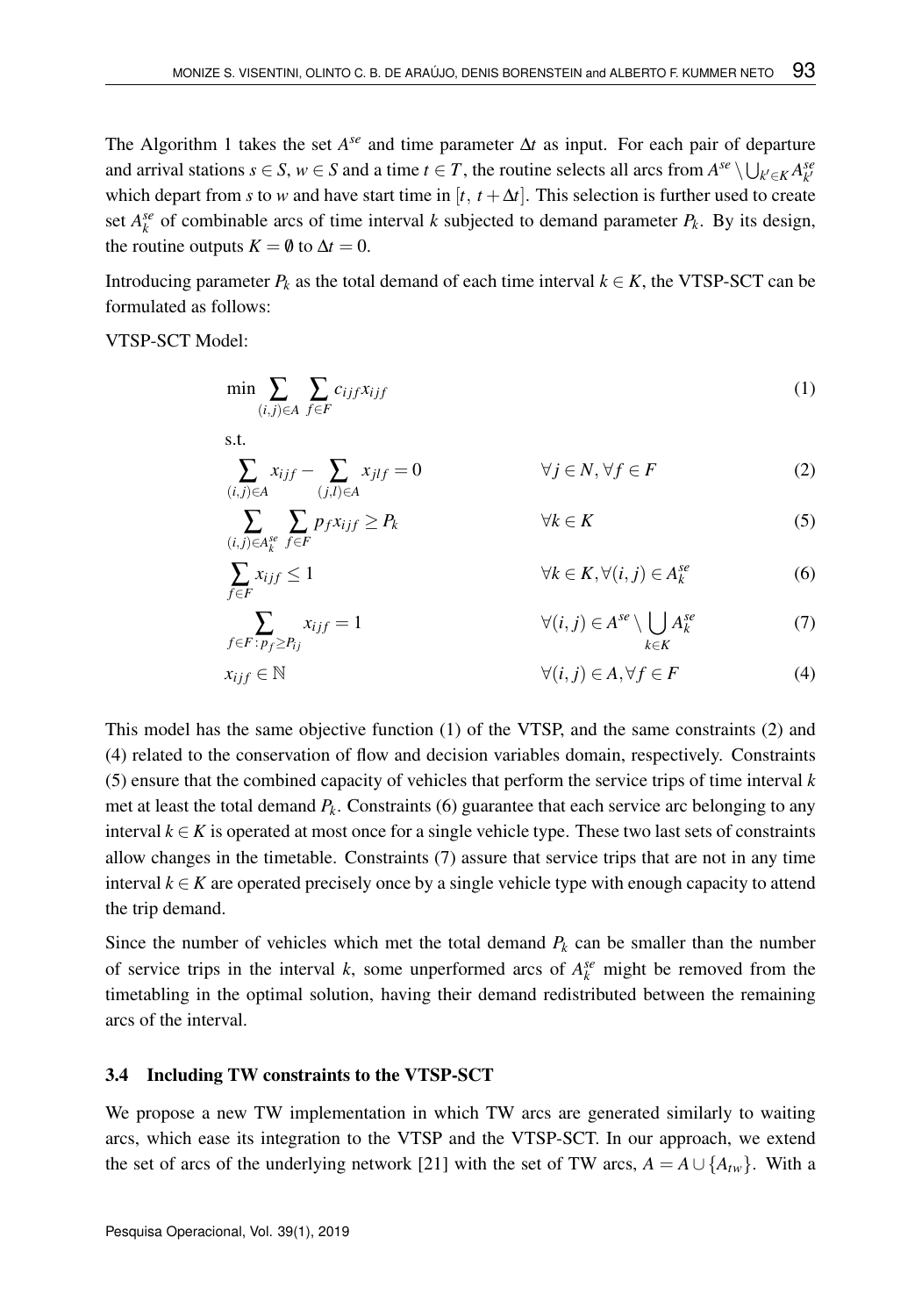simple implementation, a TW arc is used to link two service arcs that have at least one station in common and have a difference between departure and arrival time less than  $T_{tw}$  minutes. TW can be expressed as *reversed waiting arcs*, i.e., waiting arcs implemented in reverse "time" direction. This approach increases the number of arcs, but it keeps the number of nodes unchanged.

In Figure 2, we illustrate the insertion of a TW arc (color blue) in the network of Figure 1. This arc enables the compatibility between two service trips and allows the saving of one vehicle from the VTSP optimal solution.



Figure 2 – Network on Figure 1 with time window arc.

For a maximum  $T_{Iw}=2$  minutes, Figure 2 (highlighted in blue) enables the synchronization of two trips<sup>1</sup>, *a* and *b*, subtly modifying the timetable for the itinerary served by these trips. Such synchronization can minimize the number of scheduled vehicles and reduce the number of express trips, resulting in lower operating costs. For a better understanding of the time window arcs application, Table 1 simulates a possible timetable applied to the example of Figure 2.

As shown in Table 1, a solution without (w/o) time windows need two vehicles to run the trips *a* and *c*, while the solution with (w/) time windows  $(T_{tw}=2 \text{ minutes})$  needs just one. Note that for trip *b*, the solution with time windows entails in an adjustment at timetabling, modifying the departure time to 08:20, at station A, and arrival time to 08:46, at station B. It should be noted that to reduce the impact of the small delays caused by the use of time window arcs (at trip *b*, for example), we impose the use of subsequent waiting arcs (arcs *w*) following the delayed service trips (arcs *b*). The duration time of these subsequent waiting arcs must be, at least, equal to the duration time of used time windows arc  $(T_{tw})$ . Thus, the delay of the arrival time of the

<sup>&</sup>lt;sup>1</sup>For ease of reading, in this case, trips *a*, *b*, and *c* will be used as synonyms of trips of arcs *a*, *b*, and *c*, respectively.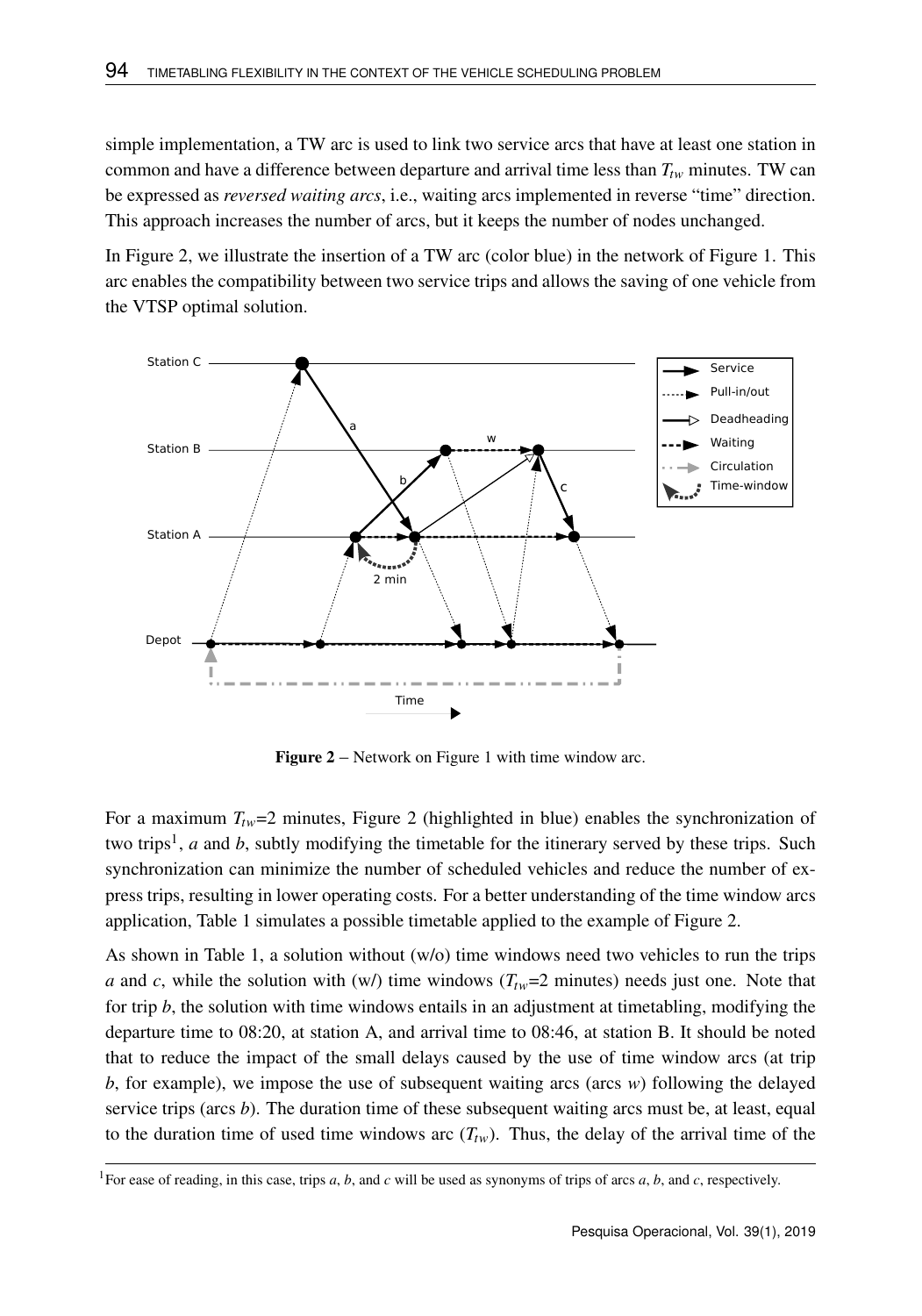| Trip ID       | <b>Start</b><br>time | Finish<br>time          | Origin | Dest. | Solution w/o<br>time windows | Solution w/<br>time windows |
|---------------|----------------------|-------------------------|--------|-------|------------------------------|-----------------------------|
| a             | 08:00                | 08:20                   | C      | A     | $v_1$                        | $v_1$                       |
| h             | 08:18                | 08:44                   | A      | B     | $v_{2}$                      | $v_1$                       |
| $\mathcal{C}$ | 08:55                | 09:26                   | B      | A     | $v_1$                        | $v_1$                       |
|               |                      | Amount of vehicles used |        |       |                              |                             |

**Table 1** – Two solutions for the timetable for network of Figure 2.

trip  $b$  is deducted from the subsequent waiting time, and the operating times of the trip  $c$  remain unchanged.

Constraints (8) and (9) are included in VTSP-SCT-TW mathematical model to ensure this condition.

Small  $T_{tw}$  values are used to reduce changes in the timetabling, avoiding possible disturbances to passengers. Thus, delays may remain unnoticed by passengers due to changes in speed, traffic jams and the time spent at the bus stop for embarking and disembarking passengers. Finally, another strategy applied to minimize the disturbance of timetabling is to penalize TW arcs with a high cost to discourage the use of this type of arc.

The proposed TW implementation can be easily integrated with VTSP and VTSP-SCT models. The two new models can be defined as follows:

VTSP-TW Model:

$$
\min \sum_{(i,j)\in A} \sum_{f\in F} c_{ijf} x_{ijf} \tag{1}
$$

s.t.

$$
\sum_{(i,j)\in A} x_{ijf} - \sum_{(j,l)\in A} x_{jlf} = 0 \qquad \forall j \in N, \forall f \in F
$$
\n(2)

$$
\sum_{f \in F \colon p_f \ge P_{ij}} x_{ijf} = 1 \qquad \forall (i, j) \in A^{se}
$$
 (3)

$$
x_{hif} \le x_{ijf} \qquad \forall (h,i) \in A^{tw}, \forall (i,j) \in A^{se}, \forall f \in F
$$
\n
$$
(8)
$$

$$
x_{hif} \le x_{jlf} \qquad \qquad \forall (h,i) \in A^{tw}, \forall (j,l) \in A^{wait}, \forall (i,j) \in A^{se}, \forall f \in F \qquad (9)
$$

$$
x_{ijf} \in \mathbb{N} \qquad \qquad \forall (i,j) \in A, \forall f \in F \tag{4}
$$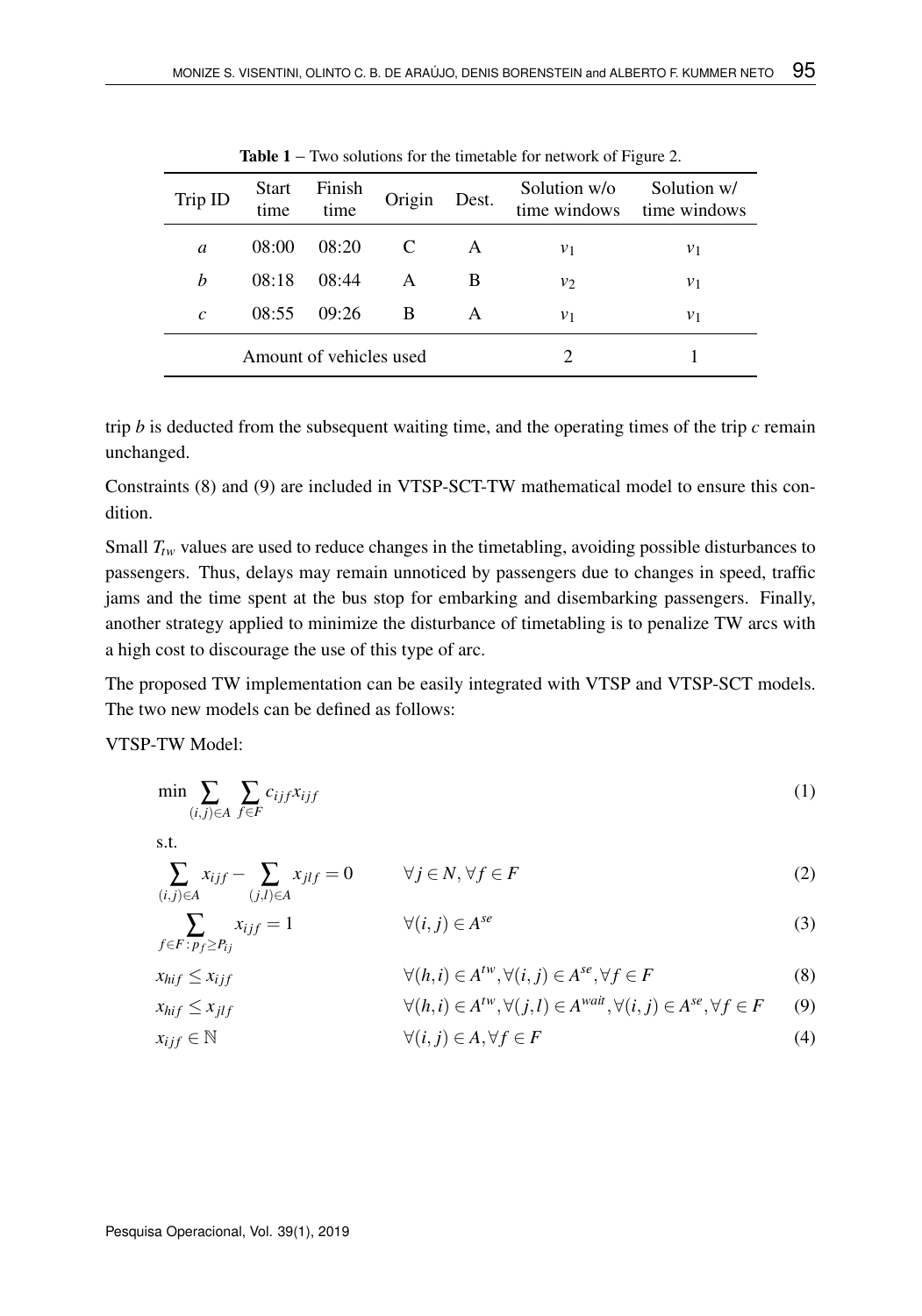#### VTSP-SCT-TW Model:

$$
\min \sum_{(i,j)\in A} \sum_{f\in F} c_{ijf} x_{ijf} \tag{1}
$$

s.t.

$$
\sum_{(i,j)\in A} x_{ijf} - \sum_{(j,l)\in A} x_{jlf} = 0 \qquad \forall j \in N, \forall f \in F
$$
\n(2)

$$
\sum_{(i,j)\in A_k^{se}} \sum_{f\in F} p_f x_{ijf} \ge P_k \qquad \forall k \in K
$$
\n(5)

$$
\sum_{f \in F} x_{ijf} \le 1 \qquad \forall k \in K, \forall (i, j) \in A_k^{se}
$$
 (6)

$$
\sum_{f \in F : p_f \ge P_{ij}} x_{ijf} = 1 \qquad \forall (i, j) \in A^{se} \setminus \bigcup_{k \in K} A_k^{se} \tag{7}
$$

$$
x_{hif} \le x_{ijf} \qquad \qquad \forall (h,i) \in A^{tw}, \forall (i,j) \in A^{se}, \forall f \in F \qquad \qquad (8)
$$

$$
x_{hif} \le x_{jlf} \qquad \qquad \forall (h,i) \in A^{tw}, \forall (j,l) \in A^{wait}, \forall (i,j) \in A^{se}, \forall f \in F \qquad (9)
$$

$$
x_{ijf} \in \mathbb{N} \qquad \qquad \forall (i,j) \in A, \forall f \in F \tag{4}
$$

Objective function (1) and constraints  $(2-4)$  and  $(5-7)$  are the same of the previous models. The novelty is in the inclusion of constraints (8) and (9). They ensure that when a TW arc is used, compatible service and its subsequence waiting arcs must also be used.

## 4 EXPERIMENTS CONFIGURATION

The models presented in the previous section were implemented in C++ programming language and solved with IBM ILOG CPLEX Optimization Studio 12.7.1. The experiments were made in PC on a 2.70 GHz Intel Xeon E2697 CPU and 32 GB RAM.

As the use of artificial instances is a well-consolidated approach to conduct experiments and evaluate solution methods for the VSPs [3, 26], we generated our benchmarking instances based on real data from the transportation system of a Brazilian city. Unfortunately, there is no available method to generate instances considering demands for trips, and therefore suitable for the VTSP and its variants. We had to develop our method in which an instance is generated through three steps.

We adapted [3]'s method to generate a set of bus lines. Each line has a starting and ending relief points, *i* and *j*, respectively, generated by a uniform integer distribution. A relief point represents a point  $(x, y)$  on the Cartesian plane with coordinates  $1 \le x \le 60$  and  $1 \le y \le 60$ . A bus line must belong to one of the following classes: *short* or *long itineraries*. A *short itinerary* had their trip length  $t_{len}$  given by a uniform distribution  $U(\tau_{ij} + 5, \tau_{ij} + 40)$ , where  $\tau_{ij}$  is the Euclidean distance between starting and ending relief points of the trip. The class of *long itineraries*, as the name suggests, have a larger trip length *tlen* given by uniform integer distribution *U*(180,300).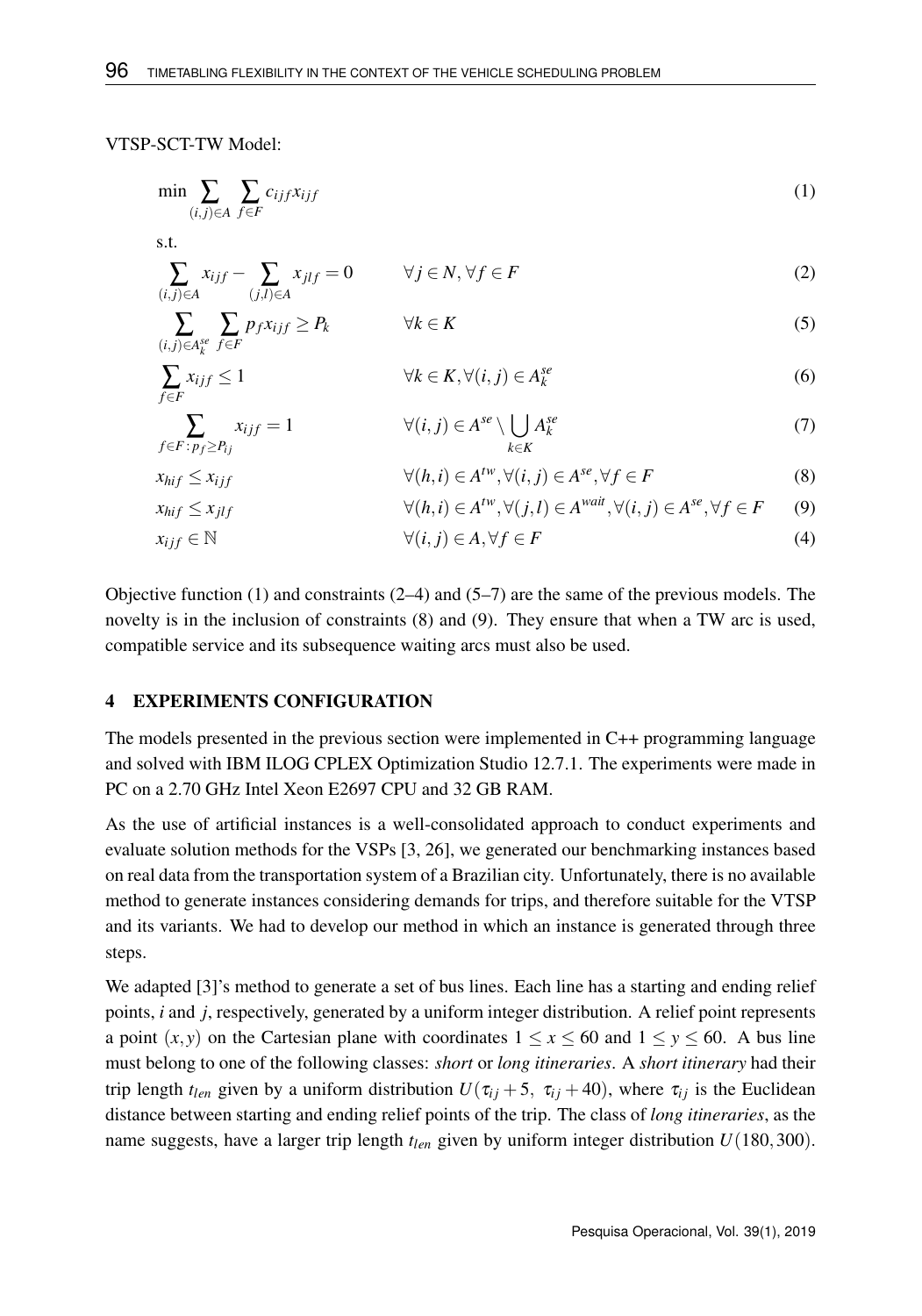Following [3], we imposed that  $i = j$  for long itineraries, and used a proportion of 60% of long itinerary bus lines and 40% of short ones.

In the second step of the generation procedure, we start the construction of the timetable. Each trip *i* performs the itinerary of some bus line, which is used to compute the start  $(st<sub>i</sub>)$ and finish  $(e_t)$  times of the trip. The starting time of trip  $i$  for a short itinerary is generated with the following probabilities: 15% of probability of  $st_i \in U(60,360)$ ; 70% of probability of  $st_i \in U(360,1080)$ ; and 15% of probability of  $st_i \in U(1080,1380)$ . The procedure is more straightforward for trips that perform long itineraries. The starting time of trip *i* follows an uniform integer distribution  $U(300,1200)$ . Finally, the ending time  $et_i$  of trip *i* is computed as  $st_i + t_{len}$ .

The final step of the instance generation covers the demand simulation. We used the approach developed by [11] to generate the demand of each trip of the timetabling based on the trip starting time. The trip demand is computed by a weighted sum of three Gaussian distributions, with averages of 7, 12, and 18, standard deviations of 2, 1.5, and 3, and weights of 4.5, 1, and 5, respectively. Thus, the demand of each trip is computed based on the probability value and the capacity of the largest vehicle of the fleet. The resulting curve is shown in Figure 3, where the averages represent peak demand hours.



Figure 3 – Probability density function used in demand simulation.

In the computational experiments, we used a heterogeneous fleet composed of three different vehicle types: type A, corresponding to an articulated bus, with a capacity to 141 passengers; type B with a capacity to 100 passengers; and type C, able to carry up to 83 passengers. From data provided by Brazilian transportation companies, vehicle costs were defined according to their capacities. Vehicle types A, B, and C have a fixed cost factor  $(c_f)$  of 1.7, 1.2 and 1, respectively.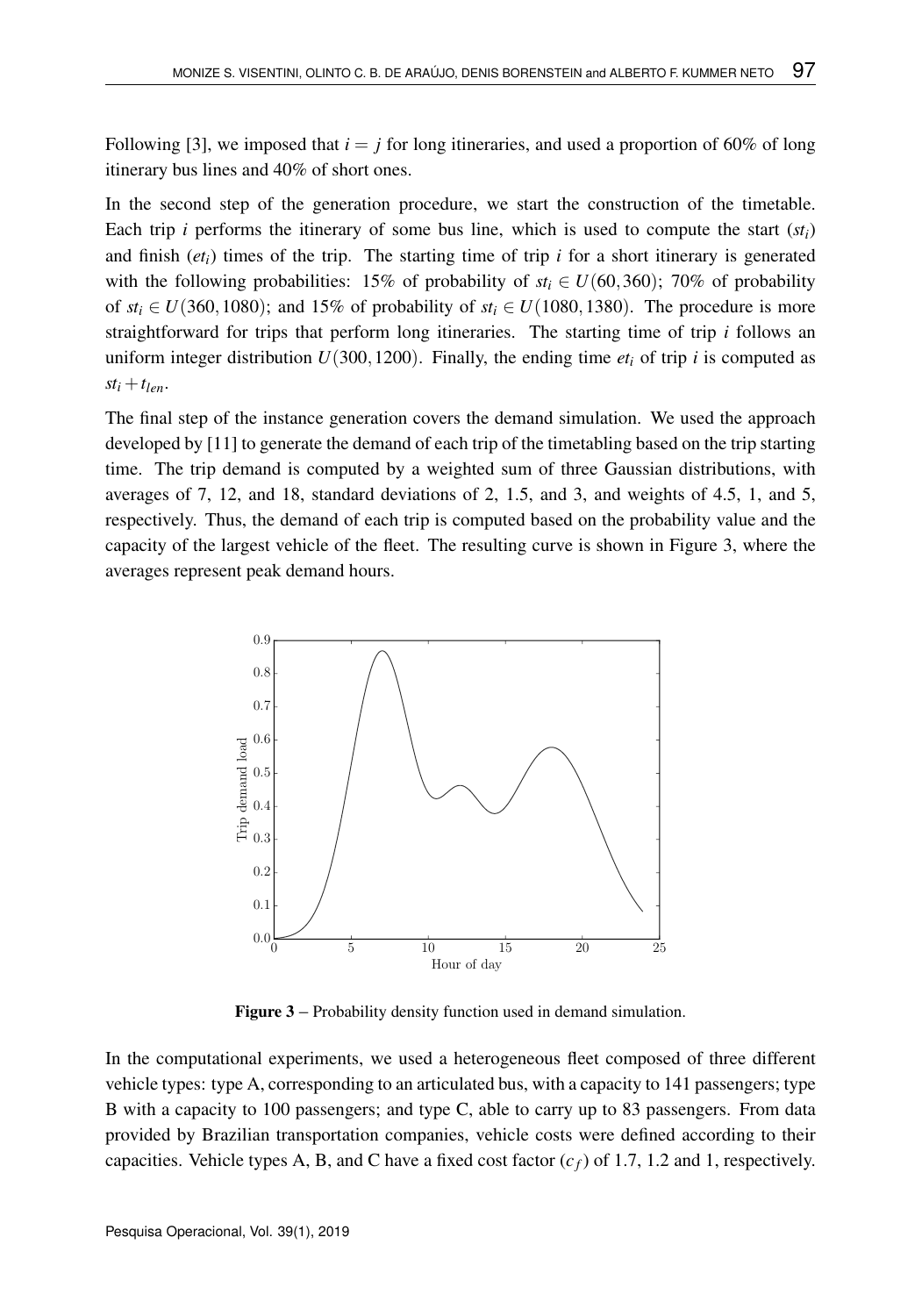The costs of service, waiting and deadheading arcs were calculated based on their respective length. Circulation and TW arcs were penalized with a high cost value to guarantee the objectives of minimum cost flow problem, following [26], and to reduce the introduction of delays in the timetable. Arc costs were computed as follows:

$$
c_{ijf} = c_f * \begin{cases} 250 & \forall (i, j) \in A^{pin} \cup A^{pour} \\ 10^6 & \forall (i, j) \in A^c \\ 2000 & \forall (i, j) \in A^{fw} \\ 10*(t_j - t_i) & \forall (i, j) \in A^{se} \\ 8*(t_j - t_i) & \forall (i, j) \in A^{dh} \\ 1*(t_j - t_i) & \forall (i, j) \in A^{wait}, s_i = s_j \neq d \\ 0*(t_j - t_i) & \forall (i, j) \in A^{wait}, s_i = s_j = d \end{cases}
$$
(10)

Two different experiments were carried out on benchmark instances to evaluate the developed models as follows: (i) to compare the results of the proposed VTSP-TW and the approach described in [20, 19]; and (ii) to compare the results of VTSP-SCT, VTSP-TW, and VTSP-SCT-TW models.

For the first computational experiment, we implemented in C++ the approach described in [20, 19]. We refer to this implementation as KBS. Following [20, 19], we also applied a higher fixed cost to TW arcs to ensure that only arcs that imply in vehicles savings will appear in the optimal solution.

Table 2 shows the characteristics of the generated benchmark instances, which totalize 40 instances grouped in eight configurations, named according to the number of trips and number of stations.

| Configuration       | Trips  | Stations |
|---------------------|--------|----------|
| 1000.10             | 1000   | 10       |
| 1000 <sub>-23</sub> | 1000   | 23       |
| 3000 <sub>-10</sub> | 3000   | 10       |
| 3000 23             | 3000   | 23       |
| 5000 10             | 5000   | 10       |
| 5000 23             | 5000   | 23       |
| 10000 10            | 10.000 | 10       |
| 10000 23            | 10.000 | 23       |

Table 2 – Characteristics of benchmark instances.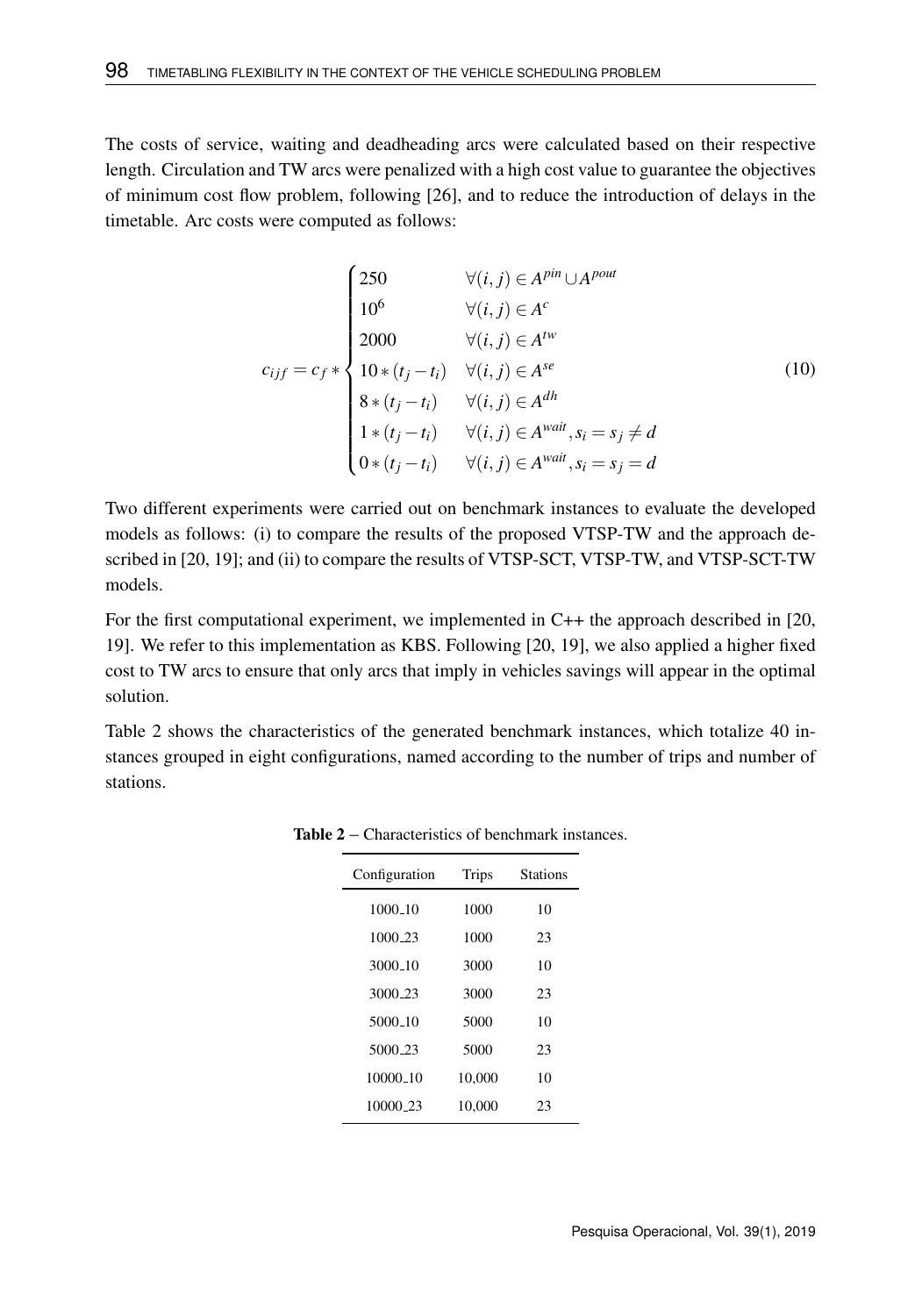# 5 COMPUTATIONAL EXPERIMENTS

Our first analysis refers to the comparison of the size of the network structure for KBS and VTSP-TW models. Figure 4 shows a comparison of TSN network size to benchmark instances, regarding vertices and arcs, for  $T_{tw} = \{1, 2\}$  minutes.



Figure 4 – Comparison of network size for KBS and VTSP-TW models.

As claimed on Section 2, "shadow" arcs, implemented in KBS model as time window arcs, lead to a substantial increase of the network size than the proposed implementation of time windows at VTSP-TW model. The difference of network sizes for both KBS and VTSP-TW is negligible to instances with 1000 trips. On instances with 3000 or more trips, KBS model creates a greater network size, due to the application of "shadow" arcs. On average, KBS model has at most 36.2% more arcs and 17.4% more vertices than VTSP-TW model. It is also important to note that for the VTSP-TW model there is a smaller growth rate in the network size when increasing both the size of the instances and the time window intervals.

In Table 3 we compares the results obtained by VTSP-TW and KBS models with  $T_{tw} \in \{1,2\}$  for five instances of each configuration. Column *O*.*F*. refers to the average optimal solution value found by the MILP solver, column *CPU* (*sec.*) corresponds to the average CPU time (in seconds) required to solve the problem to optimality, column *# Vehicles* indicates the average number of scheduled vehicles of each vehicle type, and column *Active TW* corresponds to the average number of active TW arcs in the optimal solution.

Regarding the computational time of the tested models, usually, VTSP-TW and KBS tend to consume more CPU time to solve configurations with 10 than 23 stations, mainly due to the increasing number of trip compatibilities. Figure 5 shown a comparative for both models considering the CPU times and the objective function value of instances detailed in Table 2.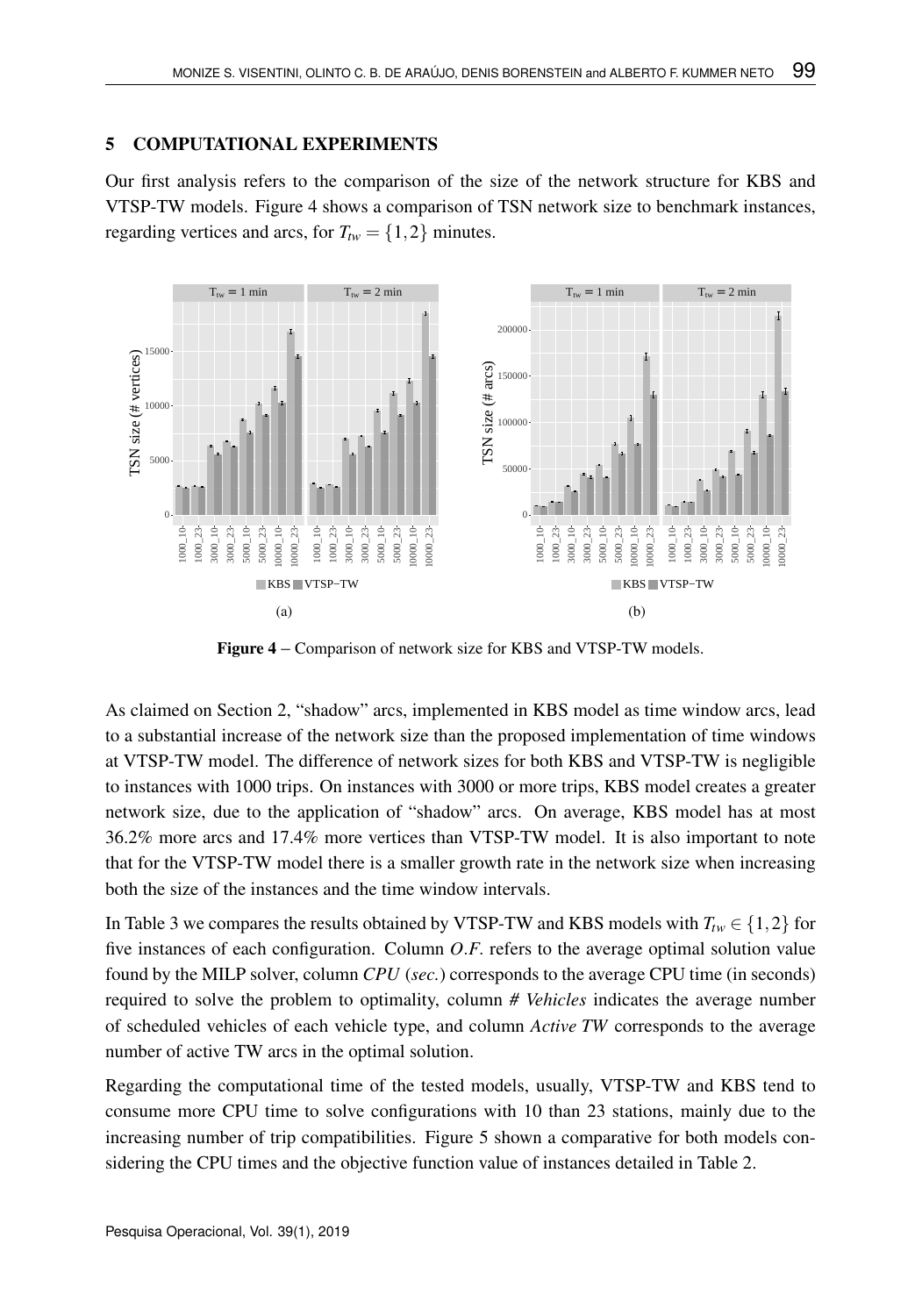

Figure 5 – Comparison of cost and solution time for KBS and VTSP-TW models.

As an example, instances with 10.000 trips and 10 stations took at least 5 times more CPU usage than instances with 10.000 trips and 23 stations with VTSP-TW and  $T_{tw} = 2$  min. VTSP-TW increased the CPU usage 3.7 times, on average, in comparison with the KBS model. In general, instances up to 5000 trips were solved to optimality within 30 seconds, where the configuration 5000<sub>-10</sub> / $T_{\text{rw}}$  = 2 took up to 41.82 seconds to be solved by KBS model. An independent-samples t-test was conducted to compare the CPU times required to solve instances with 10 and 23 stations for both models. There was no significant difference in the scores for 10, arithmetic mean  $(\bar{x})$ =67.69, standard deviation (*s*)=148.82, and 23 stations ( $\bar{x}$ =52.25, *s*=96.70), for t(160)=0.7776, and  $p = 0.2191$ .

As shown in Figure 5b, this result probably occurs due to the time spent by VTSP-TW model to solve some of the 10000<sub>-10</sub> instances ( $T_{tw}$  = 2 minutes), which significantly increased the average CPU time of such configuration.

Excepting configuration 10000 10 /  $T_{tw}$  = 2 minutes, VTSP-TW model was, on average, about 1.5 times faster than KBS model. This result is confirmed by an independent-sample t-test comparing CPU time required to solve both VTSP-TW and KBS models for all instances (excepting instance 10000<sub>-10</sub>,  $T_{tw}$  = 2 minutes). There was a significant difference of scores between VTSP-TW  $(\bar{x}=21.34, \, \bar{s}=24.61)$  and KBS models ( $\bar{x}=33.46, \, \bar{s}=58.28$ ), for statistical values of t(140)=1.6017, and  $p = 0.05631$ .

Regarding the total number of scheduled vehicles, results were on average the same for both models, as follows: VTSP-TW ( $\bar{x}$ =711.12, *s*=498.35); KBS model ( $\bar{x}$ =719.36, *s*=497.44). For some instances, the number of scheduled vehicles by VTSP-TW is slightly different from the obtained by KBS model, but considering the average of all instances, the difference value is smaller than 1%. This result can be clearly verified when comparing the means and standard deviations from Figure 5a for both models.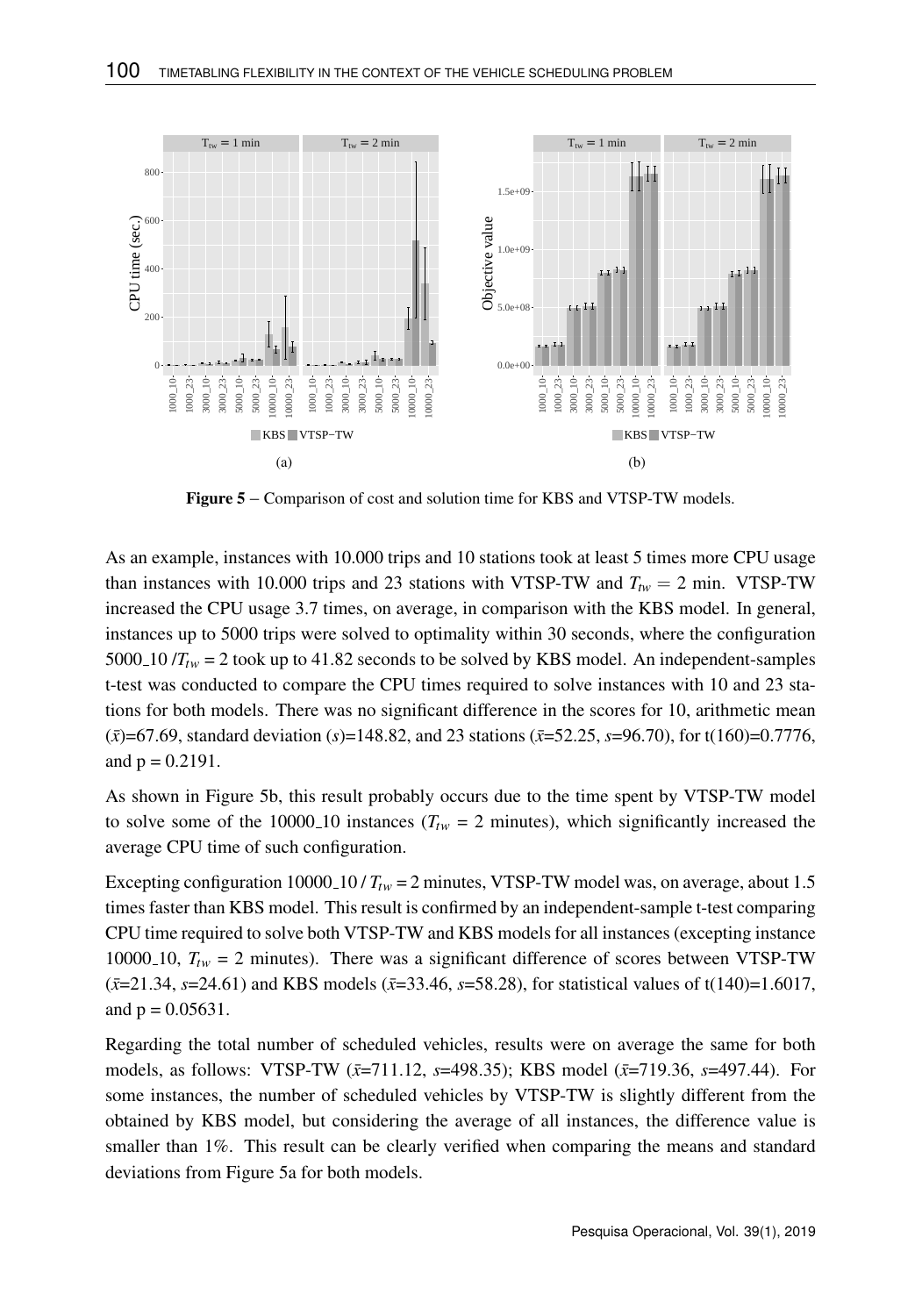| Model      | Instance             | $T_{tw}$         | O.F.                    | CPU (sec.) |        | # Active TW  |             |         |        |
|------------|----------------------|------------------|-------------------------|------------|--------|--------------|-------------|---------|--------|
|            |                      |                  |                         |            | A      | $\, {\bf B}$ | $\mathbf C$ | Total   |        |
|            | 1000 <sub>-10</sub>  | $\mathbf{1}$     | $1.67699 \times 10^{8}$ | 3.09       | 30.40  | 111.40       | 1.40        | 143.20  | 11.00  |
|            | 1000 <sub>-10</sub>  | $\boldsymbol{2}$ | $1.66921 \times 10^8$   | 3.11       | 30.20  | 111.20       | 2.80        | 144.20  | 10.80  |
|            | 1000 <sub>-23</sub>  | 1                | $1.82981 \times 10^{8}$ | 3.72       | 34.60  | 115.80       | 0.60        | 151.00  | 14.40  |
|            | 1000 <sub>-23</sub>  | $\mathfrak{2}$   | $1.82581 \times 10^8$   | 3.75       | 34.60  | 115.40       | 1.40        | 151.40  | 14.40  |
|            | 3000 <sub>-10</sub>  | 1                | $4.97884 \times 10^8$   | 10.75      | 85.00  | 336.40       | 8.80        | 430.20  | 33.00  |
|            | 3000 <sub>-10</sub>  | $\mathfrak{2}$   | $4.93905 \times 10^8$   | 12.73      | 83.40  | 335.00       | 31.40       | 449.80  | 32.60  |
|            | 3000 <sub>-23</sub>  | 1                | $5.15722 \times 10^8$   | 14.61      | 97.60  | 334.60       | 3.00        | 435.20  | 35.60  |
| <b>KBS</b> | 3000 <sub>-23</sub>  | $\mathfrak{2}$   | $5.13968 \times 10^8$   | 14.71      | 97.80  | 332.60       | 8.60        | 439.00  | 35.60  |
|            | 5000 <sub>-10</sub>  | 1                | $8.00922 \times 10^8$   | 21.28      | 137.60 | 536.40       | 19.00       | 693.00  | 55.20  |
|            | 5000 <sub>-10</sub>  | $\mathfrak{2}$   | $7.88420 \times 10^8$   | 41.82      | 134.80 | 528.20       | 99.80       | 762.80  | 54.60  |
|            | 5000 <sub>-23</sub>  | 1                | $8.26756 \times 10^8$   | 23.52      | 135.60 | 565.60       | 10.40       | 711.60  | 54.60  |
|            | 5000 <sub>-23</sub>  | $\mathfrak{2}$   | $8.21933 \times 10^8$   | 26.66      | 134.40 | 562.20       | 30.40       | 727.00  | 54.60  |
|            | 10000 <sub>-10</sub> | 1                | $1.62851 \times 10^{9}$ | 130.73     | 107.00 | 277.40       | 1102.20     | 1486.60 | 87.20  |
|            | 10000 <sub>-10</sub> | $\mathfrak{2}$   | $1.60690 \times 10^9$   | 195.92     | 106.00 | 274.40       | 1085.40     | 1465.80 | 318.40 |
|            | 10000 <sub>-23</sub> | $\mathbf{1}$     | $1.65201 \times 10^{9}$ | 157.97     | 116.20 | 283.60       | 1102.80     | 1502.60 | 39.00  |
|            | 10000 <sub>-23</sub> | $\mathfrak{2}$   | $1.63620 \times 10^9$   | 340.73     | 115.60 | 281.60       | 1090.20     | 1487.40 | 132.20 |
|            | 1000 <sub>-10</sub>  | $\mathbf{1}$     | $1.66903 \times 10^8$   | 1.41       | 11.00  | 30.40        | 110.60      | 152.00  | 2.20   |
|            | 1000 <sub>-10</sub>  | $\boldsymbol{2}$ | $1.66206 \times 10^8$   | 1.40       | 10.80  | 30.60        | 110.00      | 151.40  | 3.20   |
|            | 1000 <sub>-23</sub>  | 1                | $1.82982 \times 10^8$   | 1.76       | 14.40  | 34.60        | 115.80      | 164.80  | 0.60   |
|            | 1000 <sub>-23</sub>  | $\boldsymbol{2}$ | $1.82184 \times 10^8$   | 1.60       | 14.40  | 34.60        | 115.00      | 164.00  | 1.60   |
|            | 3000 <sub>-10</sub>  | $\mathbf{1}$     | $4.97973 \times 10^8$   | 7.85       | 33.00  | 85.40        | 336.00      | 454.40  | 8.00   |
|            | 3000 <sub>-10</sub>  | $\mathfrak{2}$   | $4.95296 \times 10^8$   | 8.00       | 32.80  | 84.40        | 334.60      | 451.80  | 19.00  |
|            | 3000 <sub>-23</sub>  | $\mathbf{1}$     | $5.15088 \times 10^8$   | 9.41       | 35.60  | 96.40        | 335.40      | 467.40  | 4.20   |
| VTSP-TW    | 3000 <sub>-23</sub>  | $\mathfrak{2}$   | $5.12743 \times 10^8$   | 14.07      | 35.60  | 96.60        | 332.80      | 465.00  | 10.20  |
|            | 5000 <sub>-10</sub>  | 1                | $8.00679 \times 10^8$   | 31.31      | 55.40  | 139.60       | 533.40      | 728.40  | 16.40  |
|            | 5000 <sub>-10</sub>  | $\mathfrak{2}$   | $7.94416 \times 10^8$   | 26.37      | 55.40  | 137.00       | 530.20      | 722.60  | 42.20  |
|            | 5000 <sub>-23</sub>  | $\mathbf{1}$     | $8.25036 \times 10^8$   | 24.59      | 54.80  | 137.20       | 561.60      | 753.60  | 13.20  |
|            | 5000 <sub>-23</sub>  | $\mathfrak{2}$   | $8.21231 \times 10^8$   | 26.38      | 54.80  | 134.00       | 561.60      | 750.40  | 30.00  |
|            | 10000 <sub>-10</sub> | 1                | $1.63073 \times 10^9$   | 66.99      | 108.00 | 280.20       | 1099.40     | 1487.60 | 71.00  |
|            | 10000 <sub>-10</sub> | $\overline{c}$   | $1.61211 \times 10^{9}$ | 520.29     | 107.20 | 279.60       | 1082.40     | 1469.20 | 279.00 |
|            | 10000 <sub>-23</sub> | 1                | $1.65342 \times 10^9$   | 77.74      | 116.40 | 288.00       | 1098.60     | 1503.00 | 32.40  |
|            | 10000 <sub>-23</sub> | $\overline{c}$   | $1.64206 \times 10^{9}$ | 94.93      | 116.00 | 286.00       | 1090.20     | 1492.20 | 87.00  |

Table 3 – Computational results for different TW approaches.

Analyzing the number of used TW arcs, VTSP-TW used about 35% less TW arcs than KBS model, but this difference was not statistically significant in a t-test (t(158)=-9.928,  $p = 0.355$ ). Although VTSP-TW model is less efficient than KBS, the former introduced fewer disruptions to the original timetabling than the latter. Therefore, VTSP-TW is a competitive option to KBS, offering good compromise solutions concerning CPU usage, total fixed and variable costs, and flexible schedules with low impact on passengers.

Another analysis is made in Table 4 compares the performance of models VTSP, VTSP-SCT, VTSP-TW, and VTSP-SCT-TW for 5 instances of each configuration. In this table, we included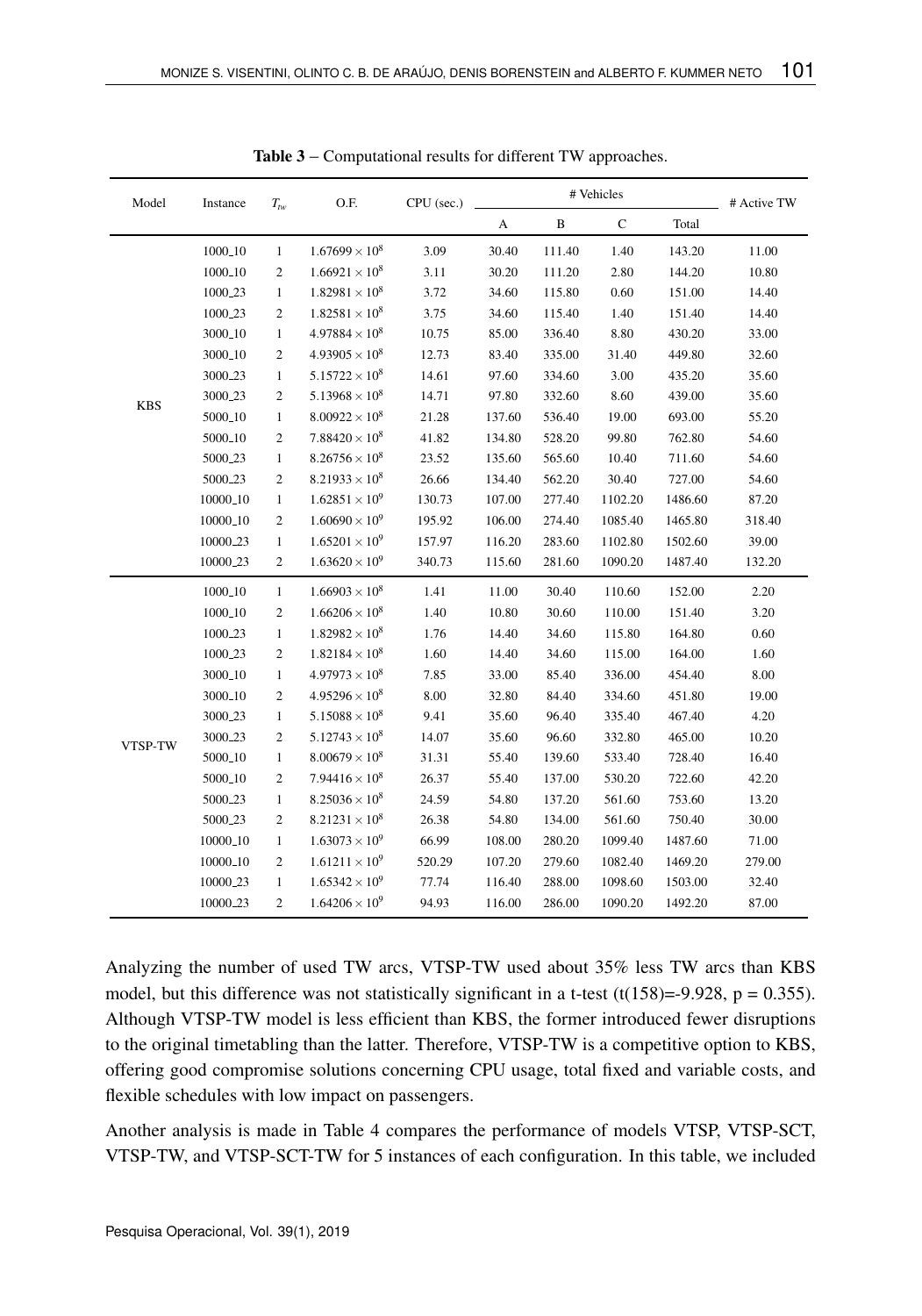column *Grouped trips*, which refers to the average number of trips grouped from the original timetable, and replaced column *Solution* by column *SSV* that refers to the average Scaled Solution Value obtained by the models for each problem size, so that the objective function obtained by model VTSP is equal to 1. Computational time for all experiments was limited to 7200 seconds.

As expected, model VTSP is the most efficient to be solved to optimality, since it has fewer constraints. Among the models incorporating flexibility, model VTSP-SCT-TW, in general, was the most efficient, with exception of three test cases of some instances of 10000 trips (signaled with a '\*' in Table 4). VTSP-SCT model led to higher cost savings than VTSP model, on average, 7.2%, 10.4%, and 13.4% for  $\Delta t = 1$ ,  $\Delta t = 2$  and  $\Delta t = 3$ , respectively. For instance, with 10000 trips, the savings on the average number of vehicles exceeded 23%, considering ∆*t* = 3. As the number of trips increased, greater was the savings of vehicles obtained by VTSP-SCT. This result was expected, because in the smallest instances trips tend to be separated by larger time intervals, decreasing the number of trips that can be grouped.

The 10000<sub>-10</sub> instances required, on average, more time to be processed. In addition to larger problem sizes, the required CPU times also increased with ∆*t*, due to the increase in the number of possibilities for grouping trips. Regarding the strategic and tactical applications, a large CPU time has a less critical role when facing the potential savings introduced of the developed models. Moreover, because many managers solve the VSP manually, which is a very time-consuming task, a period of one to two hours to obtain an optimal computational solution can be considered reasonable.

Comparing VTSP and VTSP-TW,  $T_{tw} = 1$  enabled 0.6% less scheduled vehicles, on average, while  $T_{tw} = 2$  reduces the scheduled vehicles by 1.3%. The number of vehicles saved with VTSP-TW was lower than with VTSP-SCT. Comparing the number of #Grouped Trips and #Active TW, it was clear that VTSP-TW model performed fewer changes in the timetabling than VTSP-SCT model, explaining the proportion of saved vehicles. In contrast, the CPU time required to solve VTSP-TW was potentially lower than to solve VTSP-SCT, especially for instances with more trips.

Overall, VTSP-SCT-TW model led to the most substantial vehicle savings. For all tested instances, this model showed the largest savings concerning vehicle numbers, without introducing excessive modifications to the timetabling. The results in Table 4 indicated at least 1% more savings, on average, in the number of vehicles by applying VTSP-SCT-TW in comparison with VTSP-SCT model. Instances with 10000 trips obtained more than 24% savings compared to VTSP when ∆*t* = 3 and TW arcs were allowed. Interesting to note that VTSP-SCT-TW grouped, on average, 0.2% fewer trips than VTSP-SCT, considering the proportional ∆*t* interval, and activated 17.6% more TW arcs than VTSP-TW. Based on these results, it is possible to affirm that VTSP-SCT-TW model introduces minimal changes to the timetabling and offered promising savings in the number of scheduled vehicles when compared to the remaining models.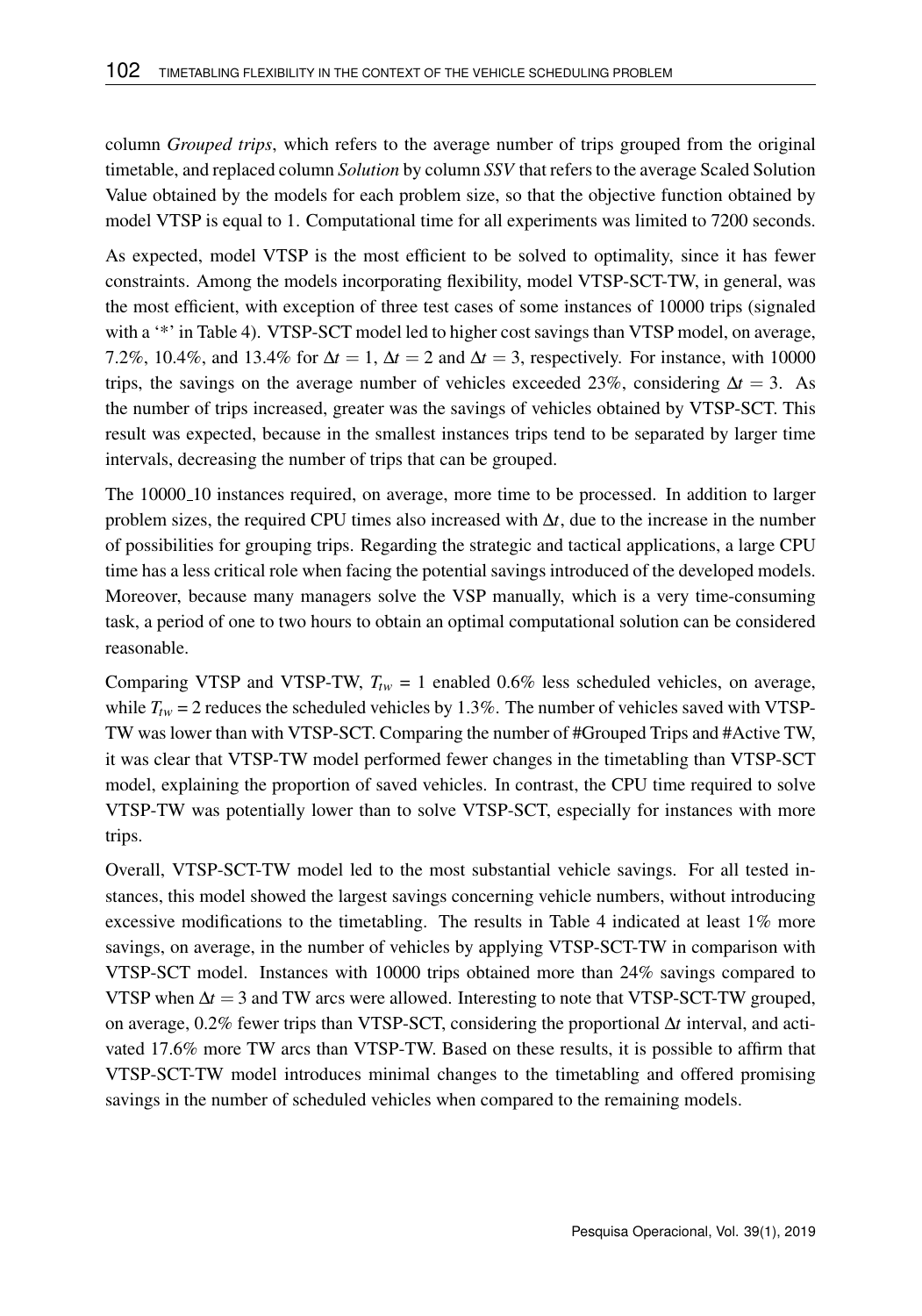|                     | Model       | $\Lambda t$              | $T_{tW}$         | SSV   | CPU    |              | # Vehicles   | $-$ # Grouped | # Active |          |          |
|---------------------|-------------|--------------------------|------------------|-------|--------|--------------|--------------|---------------|----------|----------|----------|
| Instance            |             |                          |                  |       | (sec.) | $\mathbf{A}$ | $\, {\bf B}$ | $\mathbf C$   | Total    | trips    | TW       |
|                     | <b>VTSP</b> | $\Omega$                 | $\Omega$         | 1.000 | 1.65   | 11.17        | 30.17        | 112.00        | 153.33   | 0.00     | 0.00     |
|                     |             | $\,$ 1 $\,$              | $\boldsymbol{0}$ | 0.981 | 1.65   | 12.20        | 31.00        | 106.20        | 149.40   | 0.00     | 16.40    |
|                     | VTSP-SCT    | $\overline{2}$           | $\mathbf{0}$     | 0.973 | 2.11   | 12.80        | 29.60        | 105.40        | 147.80   | 0.00     | 28.00    |
| 1000 <sub>-10</sub> |             | $\overline{\mathbf{3}}$  | $\Omega$         | 0.964 | 2.14   | 14.20        | 29.00        | 102.20        | 145.40   | 0.00     | 38.20    |
|                     |             | $\,$ 1 $\,$              | $\mathbf{1}$     | 0.973 | 1.51   | 12.20        | 30.80        | 105.00        | 148.00   | 2.20     | 16.20    |
|                     | VTSP-SCT-TW | $\mathfrak{D}$           | $\,1$            | 0.965 | 2.03   | 12.80        | 29.40        | 104.40        | 146.60   | 2.00     | 28.20    |
|                     |             | 3                        | $\mathbf{1}$     | 0.956 | 2.06   | 14.20        | 28.80        | 101.20        | 144.20   | 2.00     | 38.00    |
|                     |             | $\mathbf{1}$             | $\overline{2}$   | 0.969 | 1.55   | 12.00        | 30.80        | 104.60        | 147.40   | 3.60     | 16.60    |
|                     |             | $\,2\,$                  | $\overline{2}$   | 0.961 | 1.80   | 12.60        | 29.40        | 104.00        | 146.00   | 3.40     | 28.20    |
|                     |             | 3                        | $\mathfrak{D}$   | 0.952 | 1.97   | 14.00        | 28.80        | 100.80        | 143.60   | 3.80     | 38.40    |
|                     | <b>VTSP</b> | $\bf{0}$                 | $\boldsymbol{0}$ | 1.000 | 2.07   | 14.40        | 35.00        | 115.80        | 165.20   | 0.00     | 0.00     |
|                     |             | $\mathbf{1}$             | $\mathbf{0}$     | 0.987 | 2.40   | 15.40        | 34.40        | 112.40        | 162.20   | 0.00     | 18.80    |
|                     | VTSP-SCT    | $\,2\,$                  | $\boldsymbol{0}$ | 0.982 | 2.52   | 16.40        | 33.20        | 111.20        | 160.80   | 0.00     | 26.60    |
| 1000.23             |             | 3                        | $\mathbf{0}$     | 0.975 | 2.93   | 16.60        | 33.80        | 109.00        | 159.40   | 0.00     | 39.00    |
|                     |             | $\mathbf{1}$             | $\mathbf{1}$     | 0.984 | 2.45   | 15.40        | 34.00        | 112.40        | 161.80   | 0.60     | 18.80    |
|                     |             | $\overline{2}$           | $\mathbf{1}$     | 0.979 | 2.47   | 16.40        | 32.60        | 111.40        | 160.40   | 0.80     | 27.40    |
|                     |             | $\overline{\mathbf{3}}$  | $\mathbf{1}$     | 0.971 | 2.67   | 16.40        | 33.80        | 108.60        | 158.80   | 1.00     | 39.80    |
|                     | VTSP-SCT-TW | $\mathbf{1}$             | $\,2\,$          | 0.980 | 2.65   | 15.40        | 33.80        | 111.80        | 161.00   | 1.80     | 19.00    |
|                     |             | $\,2\,$                  | $\,2\,$          | 0.974 | 2.50   | 16.40        | 32.60        | 110.60        | 159.60   | 1.80     | 27.40    |
|                     |             | 3                        | $\,2$            | 0.968 | 2.69   | 16.40        | 33.60        | 108.20        | 158.20   | 1.80     | 39.40    |
|                     | <b>VTSP</b> | $\mathbf{0}$             | $\Omega$         | 1.000 | 6.21   | 33.20        | 86.20        | 337.60        | 457.00   | 0.00     | 0.00     |
|                     | VTSP-SCT    | $\mathbf{1}$             | $\Omega$         | 0.966 | 20.27  | 41.60        | 84.00        | 309.00        | 434.60   | 0.00     | 146.40   |
|                     |             | $\,2\,$                  | $\boldsymbol{0}$ | 0.946 | 23.25  | 46.00        | 81.40        | 294.80        | 422.20   | 0.00     | 240.00   |
| 3000 <sub>-10</sub> |             | 3                        | $\mathbf{0}$     | 0.930 | 33.41  | 49.00        | 81.60        | 281.40        | 412.00   | 0.00     | 321.40   |
|                     |             |                          |                  |       |        |              |              |               |          |          |          |
|                     |             | $\mathbf{1}$             | $\mathbf{1}$     | 0.960 | 22.93  | 41.20        | 83.40        | 307.40        | 432.00   | 10.20    | 147.40   |
|                     | VTSP-SCT-TW | $\,2\,$                  | $\mathbf{1}$     | 0.941 | 41.01  | 45.60        | 80.40        | 294.20        | 420.20   | 9.80     | 238.00   |
|                     |             | 3                        | $\mathbf{1}$     | 0.924 | 37.79  | 47.60        | 80.20        | 282.60        | 410.40   | 10.40    | 317.00   |
|                     |             | $\mathbf{1}$             | $\overline{2}$   | 0.954 | 41.77  | 41.20        | 83.40        | 304.60        | 429.20   | 23.40    | 147.60   |
|                     |             | $\overline{\mathcal{L}}$ | $\,2$            | 0.936 | 44.50  | 46.00        | 81.40        | 289.80        | 417.20   | 22.80    | 241.40   |
|                     |             | 3                        | $\overline{2}$   | 0.920 | 40.58  | 47.80        | 81.00        | 279.00        | 407.80   | 22.20    | 320.00   |
|                     | <b>VTSP</b> | $\Omega$                 | $\Omega$         | 1.000 | 7.29   | 35.60        | 98.00        | 335.20        | 468.80   | $0.00\,$ | 0.00     |
|                     |             | $\mathbf{1}$             | $\mathbf{0}$     | 0.959 | 12.34  | 43.40        | 90.80        | 309.60        | 443.80   | 0.00     | 153.40   |
|                     | VTSP-SCT    | $\overline{c}$           | $\Omega$         | 0.942 | 15.52  | 47.80        | 90.20        | 294.00        | 432.00   | 0.00     | 233.60   |
| 3000 <sub>-23</sub> |             | $\overline{\mathbf{3}}$  | $\Omega$         | 0.919 | 23.35  | 51.60        | 87.60        | 278.60        | 417.80   | 0.00     | 311.00   |
|                     |             | $\,1\,$                  | $\,1\,$          | 0.956 | 14.50  | 43.60        | 89.80        | 308.60        | 442.00   | 4.60     | 153.00   |
|                     |             | $\,2$                    | $\mathbf{1}$     | 0.938 | 27.14  | 48.00        | 90.20        | 291.80        | 430.00   | 4.80     | 234.00   |
|                     | VTSP-SCT-TW | 3                        | $\mathbf{1}$     | 0.915 | 65.78  | 52.40        | 87.80        | 275.00        | 415.20   | 6.40     | 313.80   |
|                     |             | $\mathbf{1}$             | $\overline{2}$   | 0.952 | 23.43  | 43.80        | 89.60        | 306.40        | 439.80   | 12.60    | 151.60   |
|                     |             | $\,2\,$                  | $\sqrt{2}$       | 0.934 | 26.94  | 48.20        | 90.00        | 289.60        | 427.80   | 12.20    | 233.20   |
|                     |             | 3                        | $\,2$            | 0.911 | 39.35  | 52.40        | 87.80        | 273.00        | 413.20   | 15.80    | 314.60   |
|                     | <b>VTSP</b> | $\mathbf{0}$             | $\mathbf{0}$     | 1.000 | 15.35  | 55.60        | 139.40       | 540.00        | 735.00   | 0.00     | $0.00\,$ |
|                     |             | $\mathbf{1}$             | $\Omega$         | 0.944 | 42.26  | 71.60        | 138.40       | 468.80        | 678.80   | 0.00     | 399.20   |
|                     | VTSP-SCT    | $\overline{c}$           | $\boldsymbol{0}$ | 0.914 | 41.43  | 78.00        | 139.40       | 433.00        | 650.40   | 0.00     | 619.20   |
| 5000 <sub>-10</sub> |             | 3                        | $\mathbf{0}$     | 0.886 | 76.11  | 89.40        | 138.20       | 392.80        | 620.40   | 0.00     | 819.20   |
|                     |             | $\mathbf{1}$             | $\mathbf{1}$     | 0.936 | 31.96  | 72.20        | 136.80       | 463.40        | 672.40   | 26.80    | 398.00   |
|                     |             | $\overline{2}$           | 1                | 0.907 | 49.66  | 77.80        | 138.80       | 428.40        | 645.00   | 26.60    | 619.60   |
|                     |             | 3                        | $\mathbf{1}$     | 0.879 | 75.35  | 88.40        | 138.20       | 388.40        | 615.00   | 24.80    | 820.20   |
|                     | VTSP-SCT-TW | $\,1\,$                  | $\,2\,$          | 0.928 | 63.25  | 70.80        | 136.60       | 459.80        | 667.20   | 68.20    | 396.00   |
|                     |             | $\overline{\mathbf{c}}$  | $\,2\,$          | 0.900 | 164.98 | 76.60        | 137.60       | 426.20        | 640.40   | 59.80    | 615.80   |
|                     |             | 3                        | $\overline{2}$   | 0.872 | 97.38  | 87.80        | 137.80       | 384.60        | 610.20   | 56.80    | 817.80   |
|                     |             |                          |                  |       |        |              |              |               |          |          |          |

Table 4 – Computational results for generated instances.

*(continued on next page)*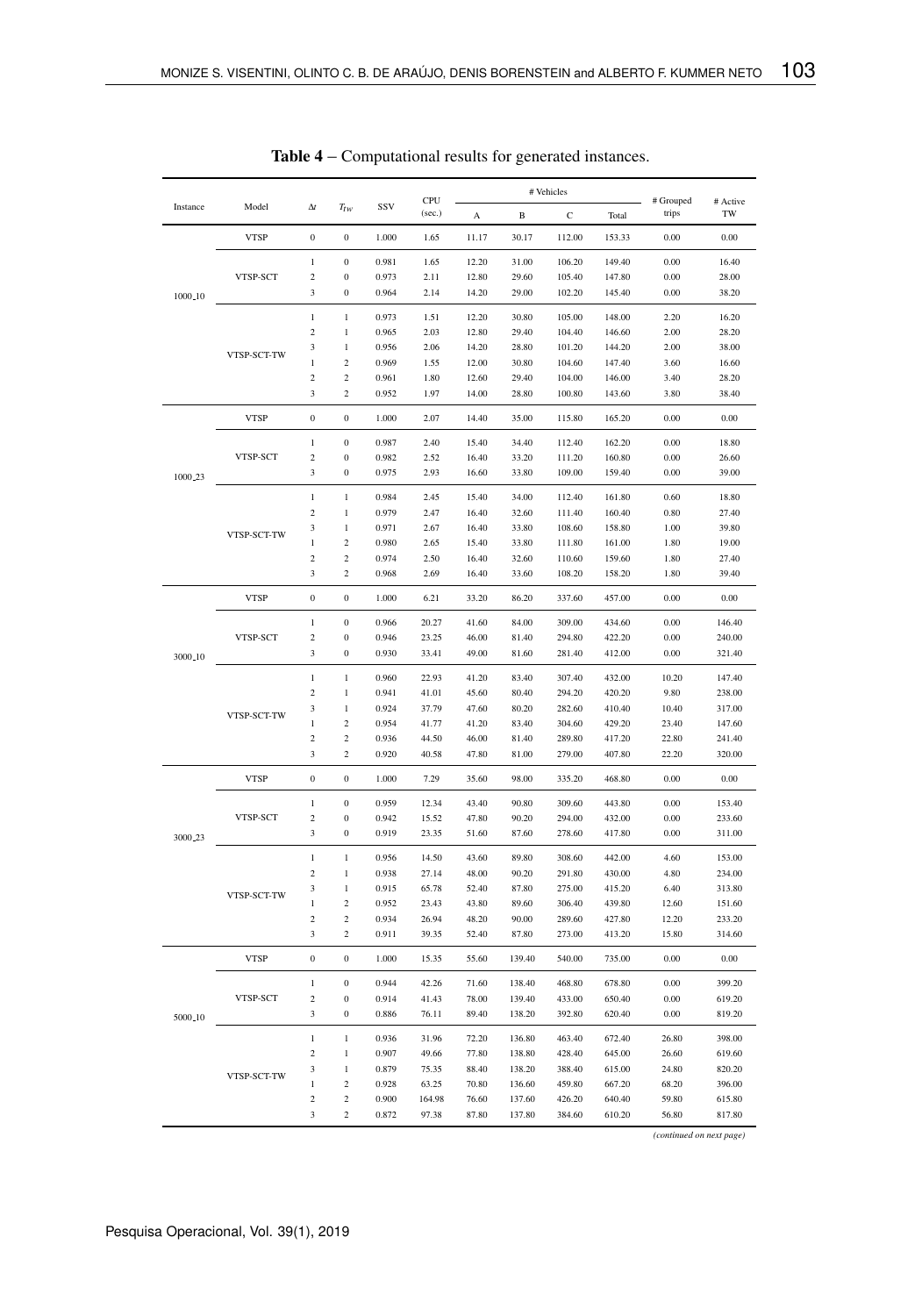|                      | Model       | $\Delta t$              | $T_{tw}$         | SSV      | CPU     | # Vehicles |        |              |         | # Grouped | # Active |
|----------------------|-------------|-------------------------|------------------|----------|---------|------------|--------|--------------|---------|-----------|----------|
| Instance             |             |                         |                  |          | (sec.)  | A          | B      | $\mathsf{C}$ | Total   | trips     | TW       |
|                      | <b>VTSP</b> | $\boldsymbol{0}$        | $\boldsymbol{0}$ | 1.000    | 12.43   | 54.60      | 136.60 | 568.20       | 759.40  | 0.00      | 0.00     |
|                      |             | $\mathbf{1}$            | $\mathbf{0}$     | 0.945    | 36.17   | 76.40      | 132.60 | 490.80       | 699.80  | 0.00      | 403.60   |
|                      | VTSP-SCT    | $\overline{c}$          | $\overline{0}$   | 0.919    | 108.91  | 81.80      | 132.20 | 460.40       | 674.40  | 0.00      | 623.20   |
| 5000.23              |             | 3                       | $\overline{0}$   | 0.893    | 75.99   | 90.00      | 130.20 | 427.20       | 647.40  | 0.00      | 811.20   |
|                      |             | $\mathbf{1}$            | $\mathbf{1}$     | 0.939    | 30.70   | 74.60      | 132.20 | 489.00       | 695.80  | 17.60     | 404.60   |
|                      |             | $\overline{c}$          | $\mathbf{1}$     | 0.913    | 90.25   | 81.20      | 131.00 | 457.60       | 669.80  | 18.60     | 620.00   |
|                      | VTSP-SCT-TW | 3                       | $\mathbf{1}$     | 0.887    | 96.92   | 90.00      | 129.80 | 422.80       | 642.60  | 16.20     | 812.40   |
|                      |             | 1                       | $\overline{c}$   | 0.934    | 38.39   | 75.60      | 131.00 | 484.80       | 691.40  | 38.40     | 403.40   |
|                      |             | $\overline{c}$          | $\overline{c}$   | 0.908    | 74.39   | 81.80      | 130.00 | 454.20       | 666.00  | 37.00     | 616.40   |
|                      |             | 3                       | $\overline{c}$   | 0.882    | 127.88  | 89.80      | 131.40 | 417.00       | 638.20  | 40.00     | 814.00   |
|                      | <b>VTSP</b> | $\mathbf{0}$            | $\mathbf{0}$     | 1.000    | 83.95   | 108.20     | 284.00 | 1108.60      | 1500.80 | 0.00      | 0.00     |
|                      |             | $\mathbf{1}$            | $\bf{0}$         | 0.904    | 332.70  | 178.60     | 264.60 | 855.60       | 1298.80 | 0.00      | 1476.00  |
|                      | VTSP-SCT    | $\overline{c}$          | $\bf{0}$         | 0.902    | 462.96  | 202.60     | 271.60 | 733.80       | 1208.00 | 0.00      | 2176.80  |
| 10000 <sub>-10</sub> |             | 3                       | $\overline{0}$   | 0.860    | 1494.43 | 217.40     | 279.40 | 648.40       | 1145.20 | 0.00      | 2735.20  |
|                      |             | $\mathbf{1}$            | $\mathbf{1}$     | 0.859    | 472.74  | 177.20     | 262.80 | 847.80       | 1287.80 | 88.60     | 1470.40  |
|                      | VTSP-SCT-TW | $\overline{c}$          | $\mathbf{1}$     | 0.828    | 729.13  | 200.00     | 268.40 | 729.80       | 1198.20 | 89.00     | 2169.80  |
|                      |             | 3                       | $\mathbf{1}$     | 0.825    | 3628.73 | 215.40     | 275.60 | 644.80       | 1135.80 | 81.60     | 2731.00  |
|                      |             | $\mathbf{1}$            | $\overline{c}$   | 0.897*   | 4662.24 | 176.00     | 260.60 | 835.40       | 1272.00 | 314.60    | 1467.20  |
|                      |             | $\overline{\mathbf{c}}$ | $\overline{c}$   | 0.896*   | 5397.34 | 197.00     | 269.00 | 719.20       | 1185.20 | 301.40    | 2167.20  |
|                      |             | 3                       | $\overline{c}$   | 0.852    | 5214.92 | 397.00     | 262.60 | 539.20       | 1198.80 | 215.60    | 2740.20  |
|                      | <b>VTSP</b> | $\mathbf{0}$            | $\mathbf{0}$     | 1.000    | 107.22  | 116.40     | 289.00 | 1107.00      | 1512.40 | 0.00      | 0.00     |
|                      |             | $\mathbf{1}$            | $\bf{0}$         | 0.854    | 361.75  | 179.60     | 264.80 | 866.20       | 1310.60 | 0.00      | 1448.60  |
|                      | VTSP-SCT    | $\overline{c}$          | $\overline{0}$   | 0.822    | 1606.85 | 203.20     | 268.00 | 751.80       | 1223.00 | 0.00      | 2152.60  |
| 10000 <sub>-23</sub> |             | 3                       | $\bf{0}$         | 0.820    | 2883.99 | 219.60     | 275.20 | 659.60       | 1154.40 | 0.00      | 2712.00  |
|                      | VTSP-SCT-TW | $\mathbf{1}$            | $\mathbf{1}$     | 0.887    | 411.41  | 178.60     | 265.00 | 858.80       | 1302.40 | 52.00     | 1437.40  |
|                      |             | $\overline{c}$          | $\mathbf{1}$     | 0.890    | 726.23  | 204.20     | 263.80 | 746.00       | 1214.00 | 53.80     | 2146.20  |
|                      |             | 3                       | $\mathbf{1}$     | 0.844    | 1955.73 | 218.80     | 272.20 | 656.20       | 1147.20 | 44.60     | 2703.00  |
|                      |             | 1                       | $\overline{c}$   | 0.847    | 934.32  | 178.80     | 259.80 | 853.40       | 1292.00 | 133.00    | 1440.20  |
|                      |             | $\overline{c}$          | $\overline{c}$   | 0.938    | 1841.96 | 204.00     | 263.60 | 736.00       | 1203.60 | 130.40    | 2142.80  |
|                      |             | 3                       | $\overline{c}$   | $0.815*$ | 4843.70 | 213.60     | 274.80 | 652.60       | 1141.00 | 115.00    | 2705.60  |

Table 4 – (cont.) Computational results for generated instances.

We also tested benchmark instances up to 5000 trips applying VTSP-SCT-TW model to larger values of  $\Delta t \in \{5, 10, 15\}$  and  $T_{tw} \in \{5, 10\}$ , towards evaluating the robustness of a commercial MILP to solve more difficult configurations. Figure 6 presents the results for instances with 1000, 3000 and 5000 trips regarding CPLEX gaps and required CPU time.

As expected, VTSP-SCT-TW model became more difficult to be solved with larger ∆*t* and *Ttw* parameter values. The higher of both possibilities of aggregated trips and insertion of TW arcs significantly increased the number of constraints in the model, directly affecting the CPU usage. Instances with 10 stations remained challenging to be solved, reflecting higher CPU times (Figure 6a) and higher gap values (Figures 6b and 6c), since less station concentrates more service trips. Considering that the developed flexibility approaches focuses mainly on strategic planning, the implemented model can be solved for a quite broad range of configuration by a robust commercial MILP solver. Further, it should be noted that high values of ∆*t* and *Ttw* might become unacceptable to regulating authorities due to their undesired impact on passengers' everyday life.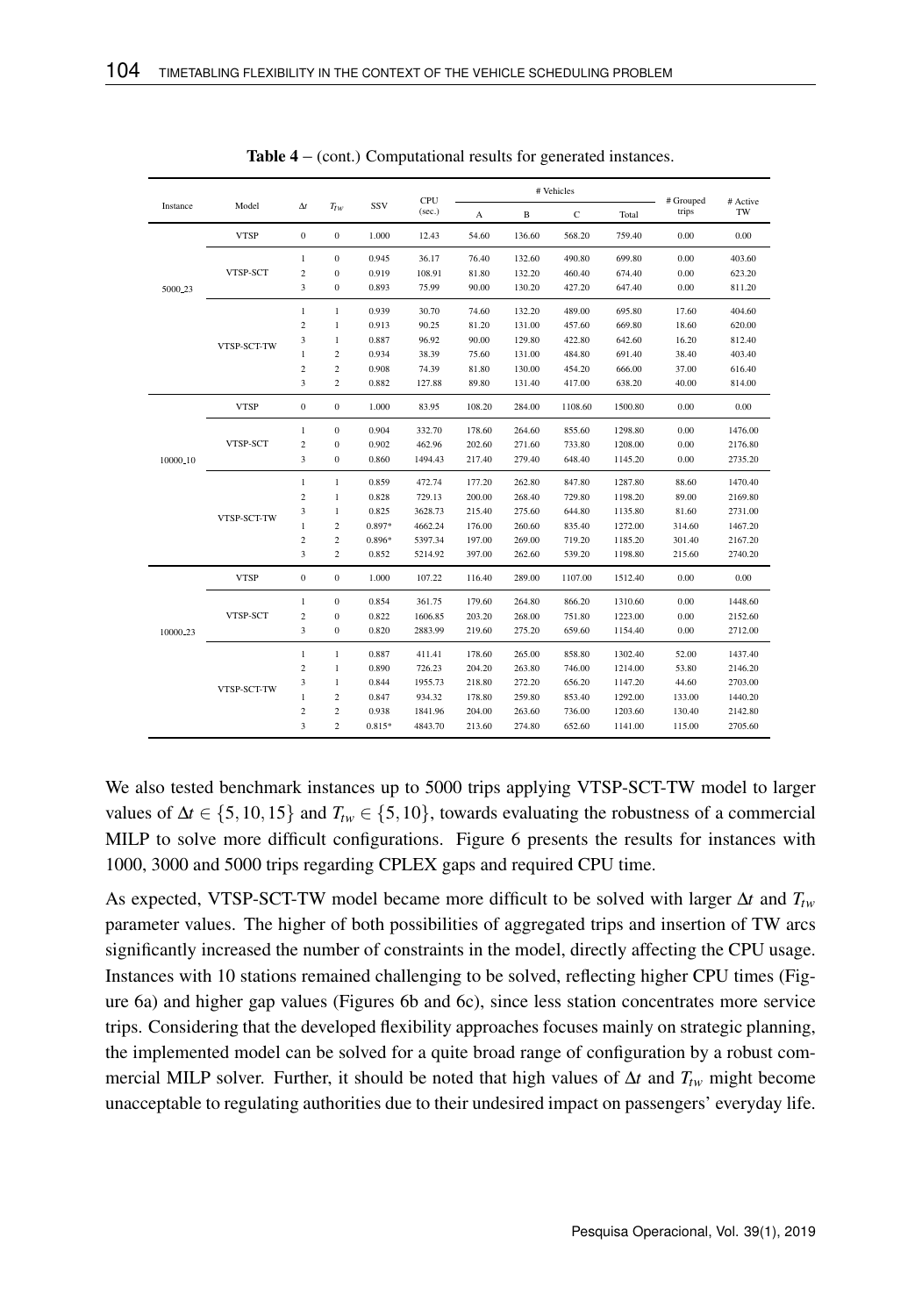



(b)



Figure 6 – Impact of increasing ∆t and T<sub>tw</sub> in (6a) CPU time and (6b, 6c) *GAP* values.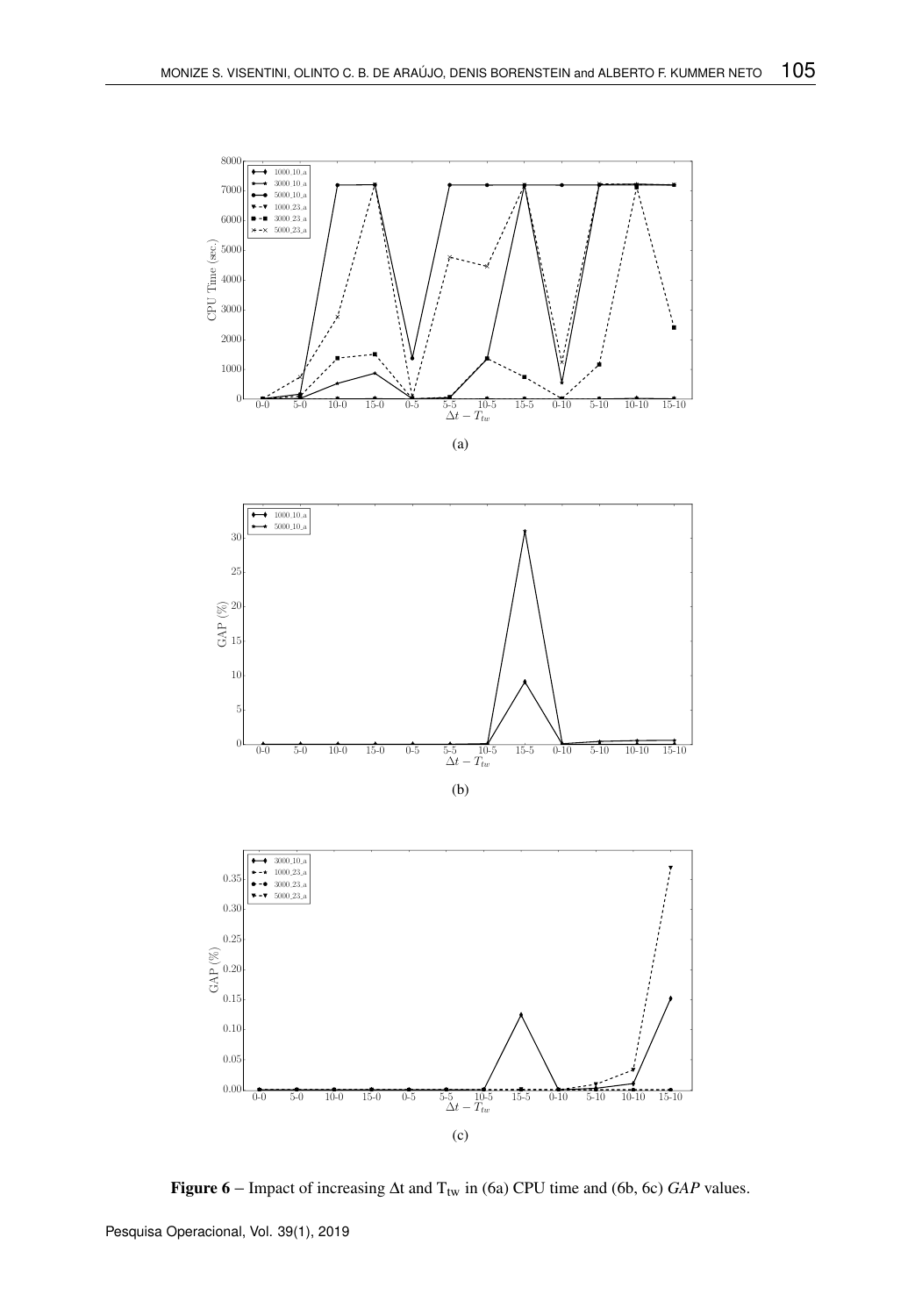#### 6 CONCLUSION

We extended the ILP model of [31] to solve a variant of the single-depot VSP, in which heterogeneous fleet and timetabling flexibility are simultaneously considered. To effectively enable timetabling flexibility, we proposed two different approaches: the inclusion of TW arcs in the network, and the grouping of trips, considering the possibility of a higher capacity vehicle to perform two or more closed starting time trips in the original scheduling.

The developed approach for the insertion of TW arcs creates small changes in the network, offering the following advantages in comparison with previous implementations described in the literature [20, 19]: (i) preprocessing to remove uninteresting TW arcs is not needed, and (ii) VTSP-TW model leads to fewer disruptions to the original timetabling than the KBS model. Based on the results, VTSP-TW model emerges as a suitable alternative approach to solve large instances of this problem, with very similar CPU times and optimal solution values.

The other developed approach considers the possibility of grouping multiple trips into a single one, making use of a larger vehicle type. Since the timetable presents irregular headways, in which the departure times of trips do not have a fixed interval, grouping trips are possible in short time intervals. This approach, based on computational experiments, resulted in small changes to the timetable and no significant effect on passengers' experience.

The results obtained in the computational experiments demonstrated that our approach has potential to significantly reduce the total costs related to the operation of public transit systems, by decreasing the number of scheduled vehicles, while satisfying the demand. For a problem including 10000 trips, the processing time can take up to two hours, which is quite acceptable, considering the effort necessary to solve the problem manually.

This first approach to the VTSP problem, considering timetable integration, is a case study applied to the Brazilian reality. However, the main idea of the problem tends to be applied to different timetabling and vehicle scheduling problems. Then, we intend to extend our future research efforts in two directions as follows: (i) to implement a heuristic approach towards increasing the solution efficiency of the models, allowing to increase the number of scenarios to be evaluated; and (ii) to contemplate multiple depots in the modeling approach.

#### ACKNOWLEDGEMENTS

This research has been supported by Conselho Nacional de Desenvolvimento Científico e Tecnológico (CNPq), Brazil, by Coordenação de Aperfeiçoamento de Pessoal de Nível Superior (CAPES), Brazil, and by Fundação de Amparo à Pesquisa do Estado do Rio Grande do Sul (FAPERGS). The last author would also thanks to CAPES for his PhD scholarship.

#### **REFERENCES**

[1] BERTOSSI AA, CARRARESI P & GALLO G. 1987. On some matching problems arising in vehicle scheduling models. *Networks*, 17(3): 271–281.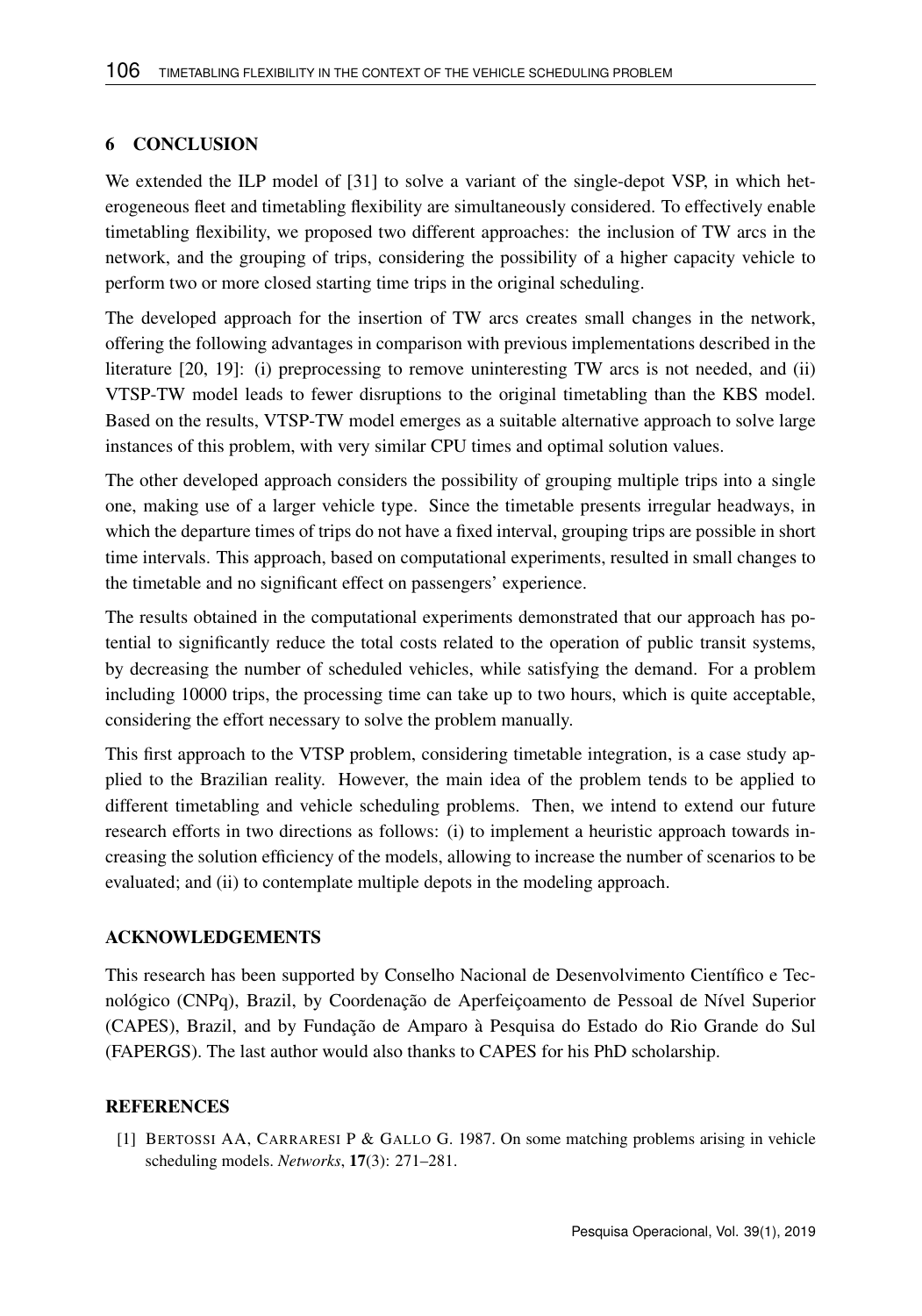- [2] BUNTE S & KLIEWER N. 2009. An overview on vehicle scheduling models. *Journal of Public Transport*, 1(4): 299–317.
- [3] CARPANETO G, DELL'AMICO M, FISCHETTI M & TOTH P. 1989. A branch and bound algorithm for the multiple depot vehicle scheduling problem. *Networks*, 19(5): 531–548.
- [4] CEDER A. 2011. Public-transport vehicle scheduling with multi vehicle type. *Transportation Research Part C: Emerging Technologies*, 19(3): 485–497.
- [5] CEDER A, HASSOLD S & DANO B. 2013. Approaching even-load and even-headway transit timetables using different bus sizes. *Public Transport*, 5(3): 193–217.
- [6] CNT. 2017, Confederação Nacional do Transporte. Ônibus urbanos enfrentam endividamento e queda de demanda. http://www.cnt.org.br/imprensa/noticia/ onibus-urbanos-endividamento-queda-demand, acesso em: 26 jun. 2018.
- [7] DESFONTAINES L & DESAULNIERS G. 2018. Multiple depot vehicle scheduling with controlled trip shifting. *Transportation Research Part B: Methodological*, 113: 34 – 53, https://www. sciencedirect.com/science/article/pii/S0191261517310652.
- [8] DT. 2017, Diário do Transporte. Frota de ônibus de São Paulo: em 4,5 anos, número de articulados sobe mais de 80% na cidade. https://diariodotransporte.com.br/2017/07/28/ frota-de-onibus-de-sao-paulo-articulados/, acesso em: 26 jun. 2018.
- [9] FARAHANI RZ, MIANDOABCHI E, SZETO W & RASHIDI H. 2013. A review of urban transportation network design problems. *European Journal of Operational Research*, 229(2): 281–302.
- [10] FRELING R, WAGELMANS APM & PAIXÃO JMP. 2001. Models and algorithms for single-depot vehicle scheduling. *Transportation Science*, 35(2): 165–180.
- [11] GUEDES PC & BORENSTEIN D. 2015. Column generation based heuristic framework for the multiple-depot vehicle type scheduling problem. *Computers & Industrial Engineering*, 90: 361–370.
- [12] GUIHAIRE V & HAO JK. 2008. Transit network re-timetabling and vehicle scheduling. In: *Proceedings of the 2nd International Conference on Modeling, Computation and Optimization in Information Systems and Management Science*, Springer, Heidelberg, pp. 135–144.
- [13] GUIHAIRE V & HAO JK. 2010. Transit network timetabling and vehicle assignment for regulating authorities. *Computers & Industrial Engineering*, 59(1): 16–23.
- [14] HUISMAN D, FRELING R & WAGELMANS APM. 2005. Multiple-depot integrated vehicle and crew scheduling. *Transportation Science*, 39(4): 491–502.
- [15] IBARRA-ROJAS O, DELGADO F, GIESEN R & MUOZ J. 2015. Planning, operation, and control of bus transport systems: A literature review. *Transportation Research Part B: Methodological*, 77: 38 – 75, http://www.sciencedirect.com/science/article/pii/ S0191261515000454.
- [16] IBARRA-ROJAS O, GIESEN R & RIO-SOLIS Y. 2014. An integrated approach for timetabling and vehicle scheduling problems to analyze the trade-off between level of service and operating costs of transit networks. *Transportation Research Part B*, 70: 35–46.
- [17] IBARRA-ROJAS OJ & RIOS-SOLIS YA. 2012. Synchronization of bus timetabling. *Transportation Research Part B: Methodological*, 46(5): 599–614.
- [18] INTERNATIONAL ASSOCIATION OF PUBLIC TRANSPORT. 2010. Data & Statistics. European Union (EU): Latest Data on Urban Bus Fleets. Tech. Rep. 1, New Delhi, India, www. globalmasstransit.net/templates/print\\_preview.html.
- [19] KLIEWER N, AMBERG B & AMBERG B. 2012. Multiple depot vehicle and crew scheduling with time windows for scheduled trips. *Public Transport*, 3(3): 213–244.